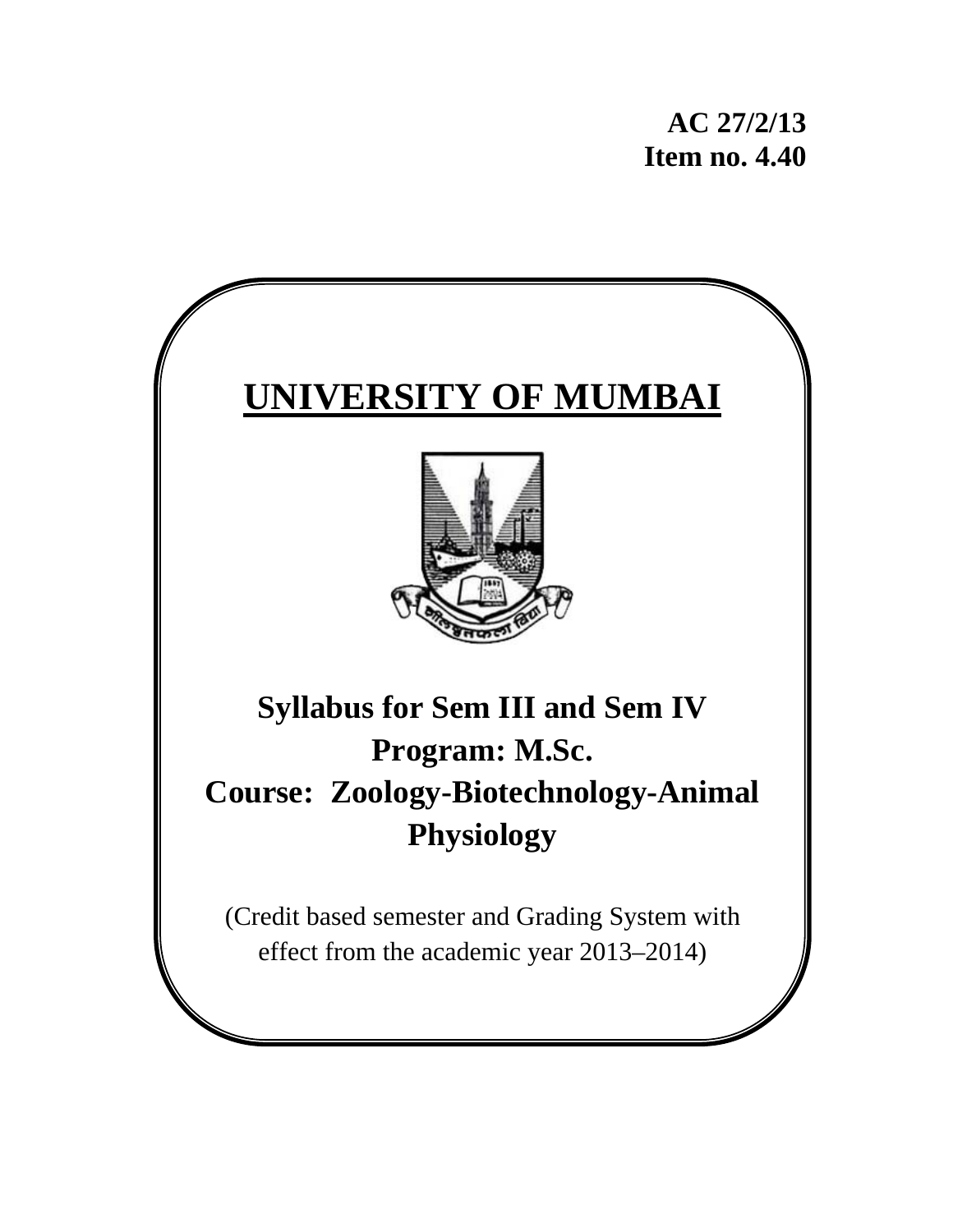#### **UNIVERSITY OF MUMBAI M.Sc. in Zoology: SEMESTER III and IV**

#### Credit Based Semester and Grading System to be implemented from the Academic Year 2013-2014. **PREAMBLE**

BOS in Zoology during its meeting constituted a pyramid committee, to revise the syllabi in Zoology, with Dr. M. K. Pejaver as the Chairperson and Senior Teachers from affiliated Colleges as Jt. Chairperson, one each for UG and PG programmes. The class-wise syllabus committees were constituted in accordance with inclusive policy of the BOS with an aim to provide faculty at large hands on training and exposure to work on syllabus committees which will go a long way in taking our subject ahead in future when these experienced staff members would shape the subject after a decade. With the introduction of Credit Based Semester and Grading System and continuous evaluation consisting of components of internal assessment and external assessment by the esteemed University, the syllabus in Zoology was revised for M.Sc. Sem I and II to be implemented with effect from 2012-2013, after approval by concerned authorities of the University.

Vide University Circular No. APD/Misc.‐01/407/of 2011 dated 12/12/2011, contents of letter from K. P. Singh, Joint Secretary, UGC No. D.O.F1‐1/2009‐(CPP‐II) dated 29/11/2011 were notified to the faculty in Zoology. As per the letter an expert committee was constituted by the UGC to look into the issue of discontinuation of dissection of live animals in the laboratory experiments in Zoology/ Life Sciences at UG and PG levels. The guidelines prepared by the expert committee and approved by UGC were notified with a viewpoint to ensure compliance of the guidelines.

A special meeting of Heads of Zoology Departments of all the Colleges affiliated to the University was convened on 17<sup>th</sup> August 2012 for deliberation on recommendation of expert committee appointed by the UGC regarding the discontinuation of dissection of live animals in laboratory experiments in Zoology / Life Sciences at UG and PG level.

In accordance with the deliberations in the above meeting, draft syllabus for M.Sc. SEMESTER‐III and IV in Zoology, suitably revised, to be implemented in the Credit Based Semester and Grading System was prepared by the committee under the guidance of pyramid committee. The draft was circulated among the heads and senior teachers of the Department of Zoology of various colleges for approval and suggestions.

In meeting of the BOS geld on  $12<sup>th</sup>$  December, the draft was approved and it was resolved to implement the revised syllabus of Zoology at M.Sc. SEMESTER‐III and IV and make it effective from the Academic Year 2013‐2014 after approval from concerned authorities of the University.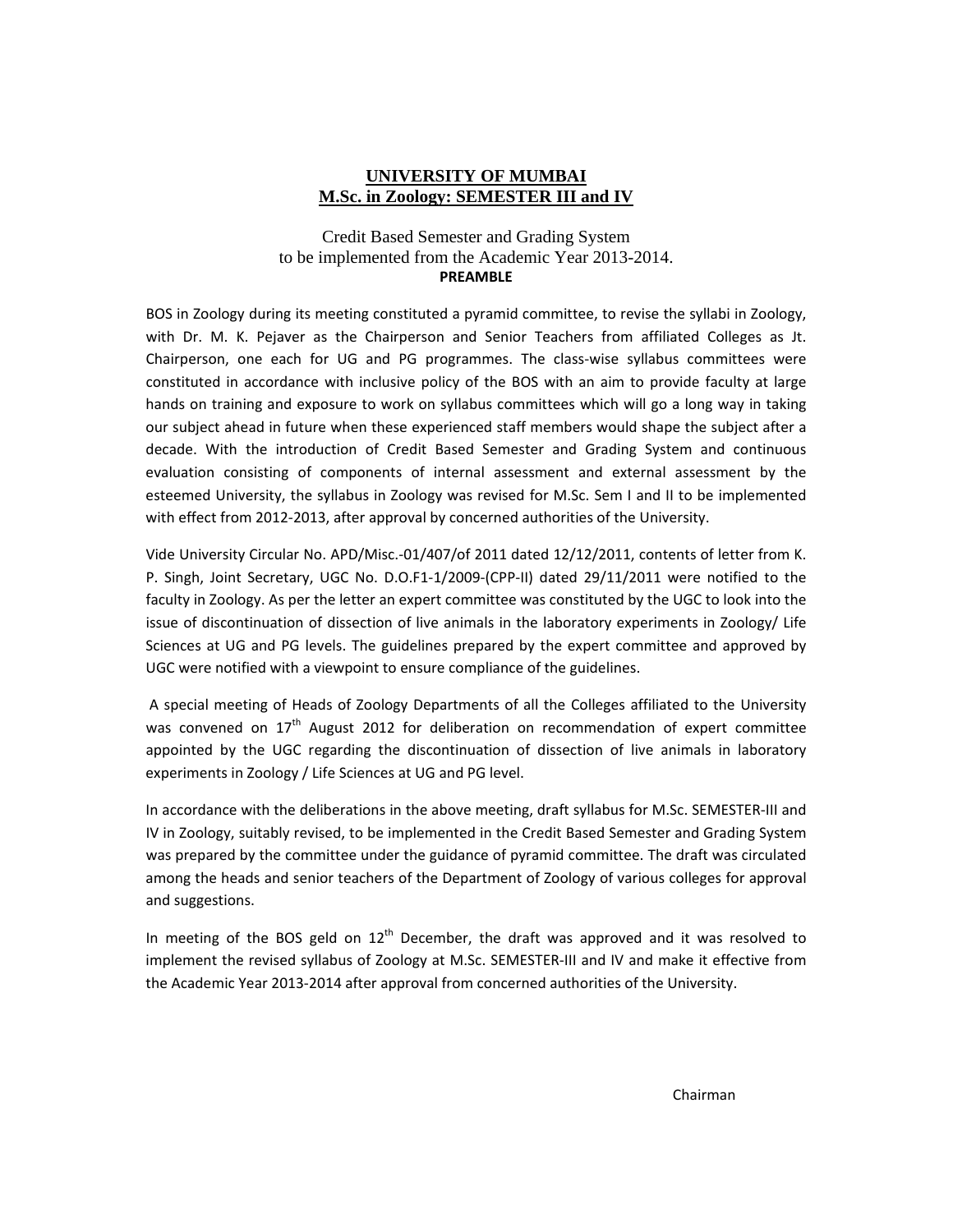### Board of Studies in Zoology University of Mumbai.

#### M.Sc. Semester III and IV **Zoology- Biotechnology and Physiology** Credit Based Semester and Grading System. To Be Implemented from the Academic Year 2013-2014.

#### **. Semester –III**

| <b>Theory</b>                                                  |                   |                                                                               |                                             |                  |
|----------------------------------------------------------------|-------------------|-------------------------------------------------------------------------------|---------------------------------------------|------------------|
| Course                                                         | Unit              | <b>TOPIC</b>                                                                  | Credits                                     | L / Week         |
|                                                                | I                 | The implications of recombinant DNA                                           |                                             | 1                |
|                                                                |                   | technology of commercial products and                                         |                                             |                  |
|                                                                |                   | microbial synthesis                                                           |                                             |                  |
| PSZOBT301                                                      | $\mathbf{I}$      | Large scale culture & production from                                         | $\overline{4}$                              | 1                |
|                                                                |                   | recombinant microorganisms & genetically                                      |                                             |                  |
|                                                                |                   | engineered animal cells                                                       |                                             |                  |
|                                                                | III               | Medical Biotechnology                                                         |                                             | 1                |
|                                                                | IV                | Environmental Biotechnology I                                                 |                                             | 1                |
|                                                                | $\mathbf I$       | Genome management and analysis                                                |                                             | $\mathbf{1}$     |
|                                                                | $\mathbf{I}$      | Manipulation of gene expression in<br>$\overline{4}$                          |                                             | 1                |
| PSZOBT302                                                      |                   | prokaryotes<br>Bioinformatics                                                 |                                             |                  |
|                                                                | III               |                                                                               |                                             | 1                |
|                                                                | IV<br>$\mathbf I$ | Animal biotechnology and Human therapies<br>Level of response and Nutritional |                                             | 1<br>1           |
|                                                                |                   | Physiology                                                                    |                                             |                  |
|                                                                | $\rm II$          | Dynamics of physiological fluids                                              |                                             | $\mathbf{1}$     |
| PSZOPHY303                                                     | III               | Physiological of mobility & Continuity of                                     | $\overline{4}$                              | 1                |
|                                                                |                   | Life                                                                          |                                             |                  |
|                                                                | IV                | Neuroendocrine regulation, sensory &                                          |                                             | $\mathbf{1}$     |
|                                                                |                   | effecter physiology                                                           |                                             |                  |
|                                                                | $\mathbf I$       | Stress, Water and pressure as environmental                                   |                                             | 1                |
|                                                                |                   | factors                                                                       |                                             |                  |
|                                                                | $\mathbf{I}$      | Oxygen and Temperature as environmental                                       |                                             | $\mathbf{1}$     |
| PSZOPHY304                                                     |                   | factors                                                                       | $\overline{4}$                              |                  |
|                                                                | III               |                                                                               | Environmental Radiation, physiology of<br>1 |                  |
|                                                                |                   | <b>Biological Timing</b>                                                      |                                             |                  |
|                                                                | IV                | Physiological Tools for clinical diagnostics                                  |                                             | 1                |
| 16<br>16<br><b>Practicals</b>                                  |                   |                                                                               |                                             |                  |
| PSZOBT3P1                                                      |                   | Practicals based on PSZOBT 301                                                | $\overline{2}$                              | 4                |
|                                                                |                   |                                                                               |                                             |                  |
| $\overline{2}$<br>PSZOBT3P2<br>Practicals based on PSZOBT 302  |                   | 4                                                                             |                                             |                  |
| $\overline{2}$<br>PSZOPHY3P3<br>Practicals based on PSZOPHY303 |                   | 4                                                                             |                                             |                  |
| PSZOPHY3P4                                                     |                   | Practicals based on PSZOPHY304                                                | $\overline{2}$                              | $\boldsymbol{4}$ |
| <b>Total</b>                                                   |                   |                                                                               | 8                                           | 16               |
| <b>Grand Total</b>                                             |                   |                                                                               | 24                                          | 32               |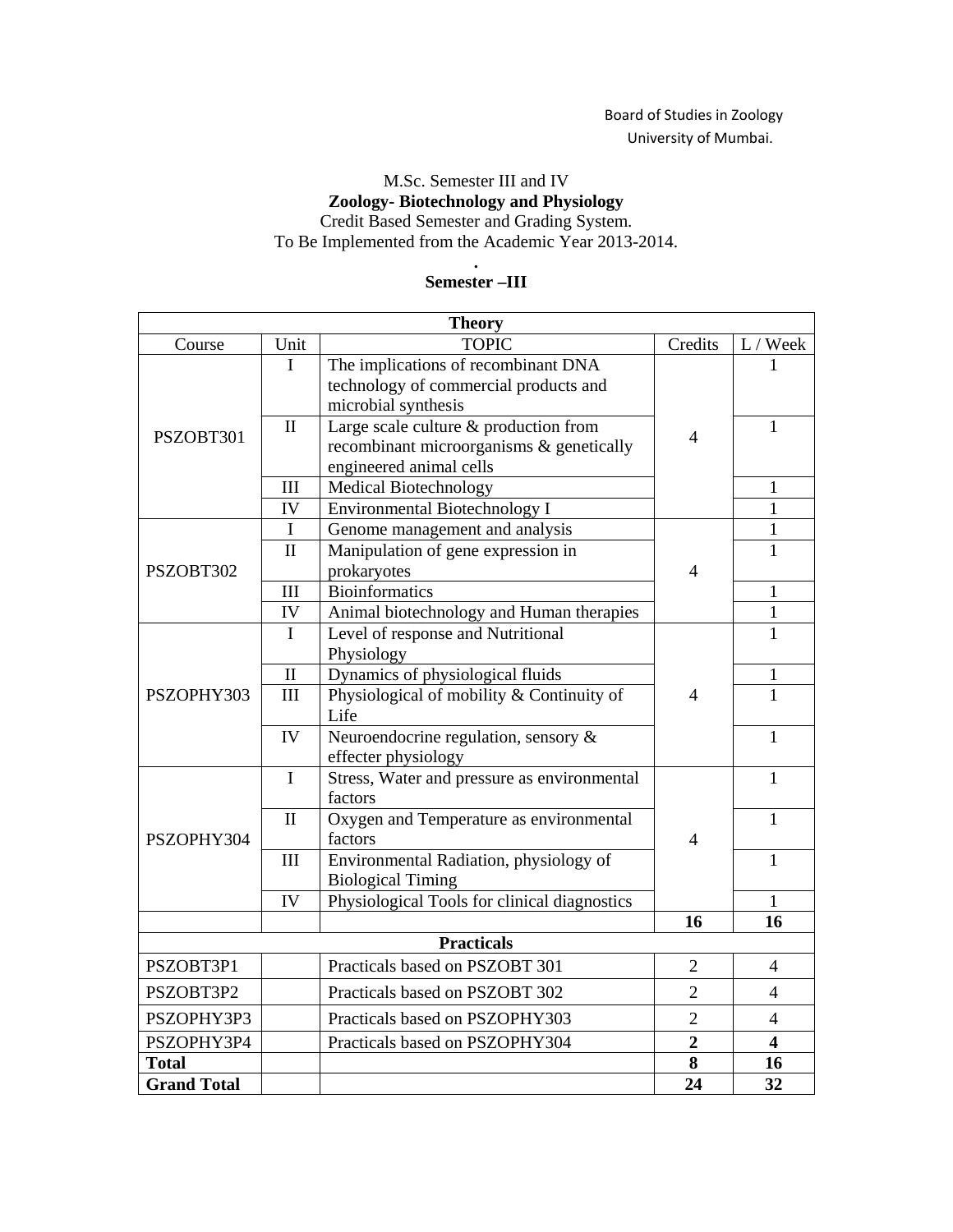| <b>Semester-IV</b> |  |
|--------------------|--|
|--------------------|--|

| <b>Theory</b>                                                |              |                                              |                |                         |
|--------------------------------------------------------------|--------------|----------------------------------------------|----------------|-------------------------|
| Course                                                       | Unit         | <b>TOPIC</b>                                 | Credits        | L / Week                |
|                                                              | $\mathbf I$  | Microbial synthesis of commercial products   |                | 1                       |
|                                                              | $\mathbf{I}$ | Large scale culture & production for         |                | $\mathbf{1}$            |
| PSZOBT401                                                    |              | industrial biotechnology                     | $\overline{4}$ |                         |
|                                                              | III          | <b>Agricultural Biotechnology</b>            |                | 1                       |
|                                                              | IV           | Environmental Biotechnology II               |                | $\mathbf{1}$            |
|                                                              | $\mathbf I$  | Genome management                            |                | $\mathbf{1}$            |
|                                                              | $\mathbf{I}$ | Manipulation of gene expression in           |                | $\mathbf{1}$            |
| PSZOBT402                                                    |              | eukaryotes                                   | $\overline{4}$ |                         |
|                                                              | III          | The human genome project                     |                | $\mathbf{1}$            |
|                                                              | IV           | Regulations and patents in biotechnology     |                | $\mathbf{1}$            |
|                                                              | I            | Level of response and Nutritional            |                | 1                       |
|                                                              |              | Physiology                                   |                |                         |
|                                                              | $\mathbf{I}$ | Dynamics of physiological fluids             |                | $\mathbf 1$             |
| PSZOPHY403                                                   | III          | Physiological of mobility & Continuity of    | $\overline{4}$ | $\overline{1}$          |
|                                                              |              | Life                                         |                |                         |
|                                                              | IV           | Neuroendocrine regulation, sensory &         |                | $\mathbf{1}$            |
|                                                              |              | effecter physiology                          |                |                         |
|                                                              | $\mathbf{I}$ | Stress, Water and pressure as environmental  |                | 1                       |
|                                                              |              | factors                                      |                |                         |
|                                                              | $\mathbf{I}$ | Oxygen and Temperature as environmental      | 1              |                         |
| PSZOPHY404                                                   |              | factors                                      | $\overline{4}$ |                         |
|                                                              | III          | Environmental Radiation, physiology of       |                | 1                       |
|                                                              |              | <b>Biological Timing</b>                     |                |                         |
|                                                              | IV           | Physiological Tools for clinical diagnostics |                | 1                       |
|                                                              |              | 16                                           | 16             |                         |
| <b>Practicals</b>                                            |              |                                              |                |                         |
| PSZOBT4P1                                                    |              | Practicals based on PSZOBT4P1                | $\overline{2}$ | 4                       |
| $\overline{2}$<br>Practicals based on PSZOBT4P2<br>PSZOBT4P2 |              | $\overline{4}$                               |                |                         |
| PSZOPHY4P3                                                   |              | Practicals based on PSZOPHY4P3               | $\overline{2}$ | $\overline{4}$          |
| PSZOPHY4P4                                                   |              | Practicals based on PSZOPHY4P4               | $\overline{2}$ | $\overline{\mathbf{4}}$ |
| 8<br><b>Total</b><br>16                                      |              |                                              |                |                         |
| <b>Grand Total</b>                                           |              |                                              | 24             | 32                      |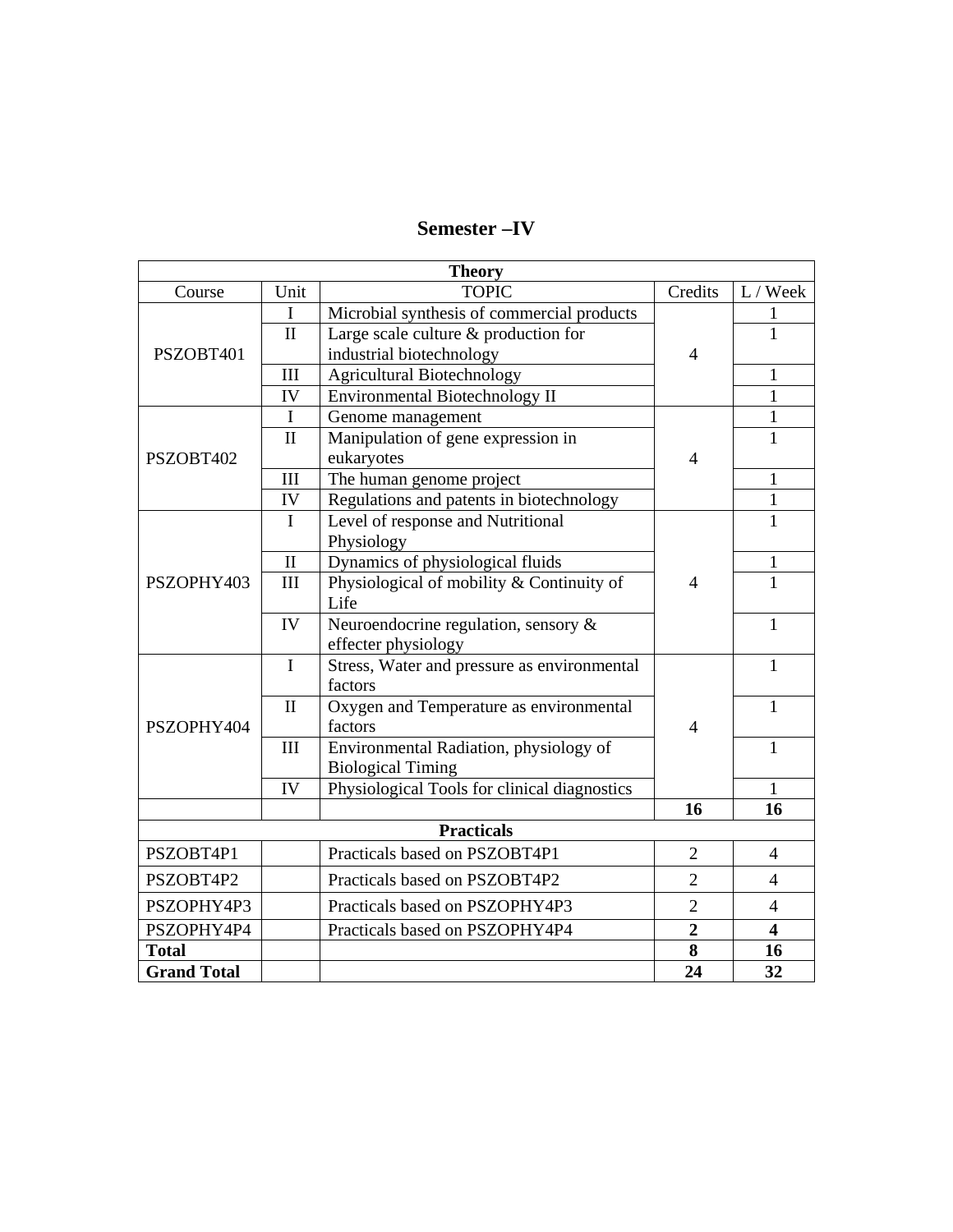#### **SEMESTER III**

### **THEORY**

#### **PSZOBT301**

#### **Zoology– Biotechnology Animal Physiology**

#### **PSZOBT301: Basics of Industrial & Environmental Biotechnology I**

### **Unit I: The implications of recombinant DNA technology of commercial products and microbial synthesis 15 L**

- 1.1. The implications of recombinant DNA technology
	- 1.1.1 **\***General account on applications of biotechnology
	- 1.1.2 **\***Commercialization of biotechnology & biotech companies
	- 1.1.3 Prospects of novel food technology
	- 1.1.4 Economics of microbial biotechnology
	- 1.1.5 Areas of significant public concern: Antibiotic resistance marker gene, transfer of allergies, pollen transfer from GM plants, social, moral & ethical issues associated with GMOs.
- 1.2 Amino acids & their commercial use production strain, process of L-glutamate, Laspartate, L-phenylalanine, L-tryptophan.

#### **Unit II: Large scale culture & production from recombinant microorganisms & genetically engineered animal cells 15 L**

- 2.1. Large scale culture & production from recombinant microorganisms:
	- 2.1.1 Batch fermentation
	- 2.1.2 Fed batch fermentation
	- 2.1.3 Continuous fermentation
	- 2.1.4 **\***Maximizing the efficiency of fermentation process
	- 2.1.5 Harvesting, disrupting & downstream processing
- 2.2. Large scale culture & production from genetically engineered animal cell cultures:
	- 2.2.1 Design of bioreactors for large scale animal cell culture-Batch, Fed batch
	- 2.2.2 Mammalian cell lines & their characteristics
	- 2.2.3 Media for the cultivation of mammalian cells
	- 2.2.4 **\***Commercial products produced with mammalian cell culture

#### Unit III: Medical Biotechnology 15 L

- 3.1. Sub-unit vaccines
	- 3.1.1 **\***Sub-unit Vaccine production against viruses-Herpes simplex, Bovine foot & mouth disease virus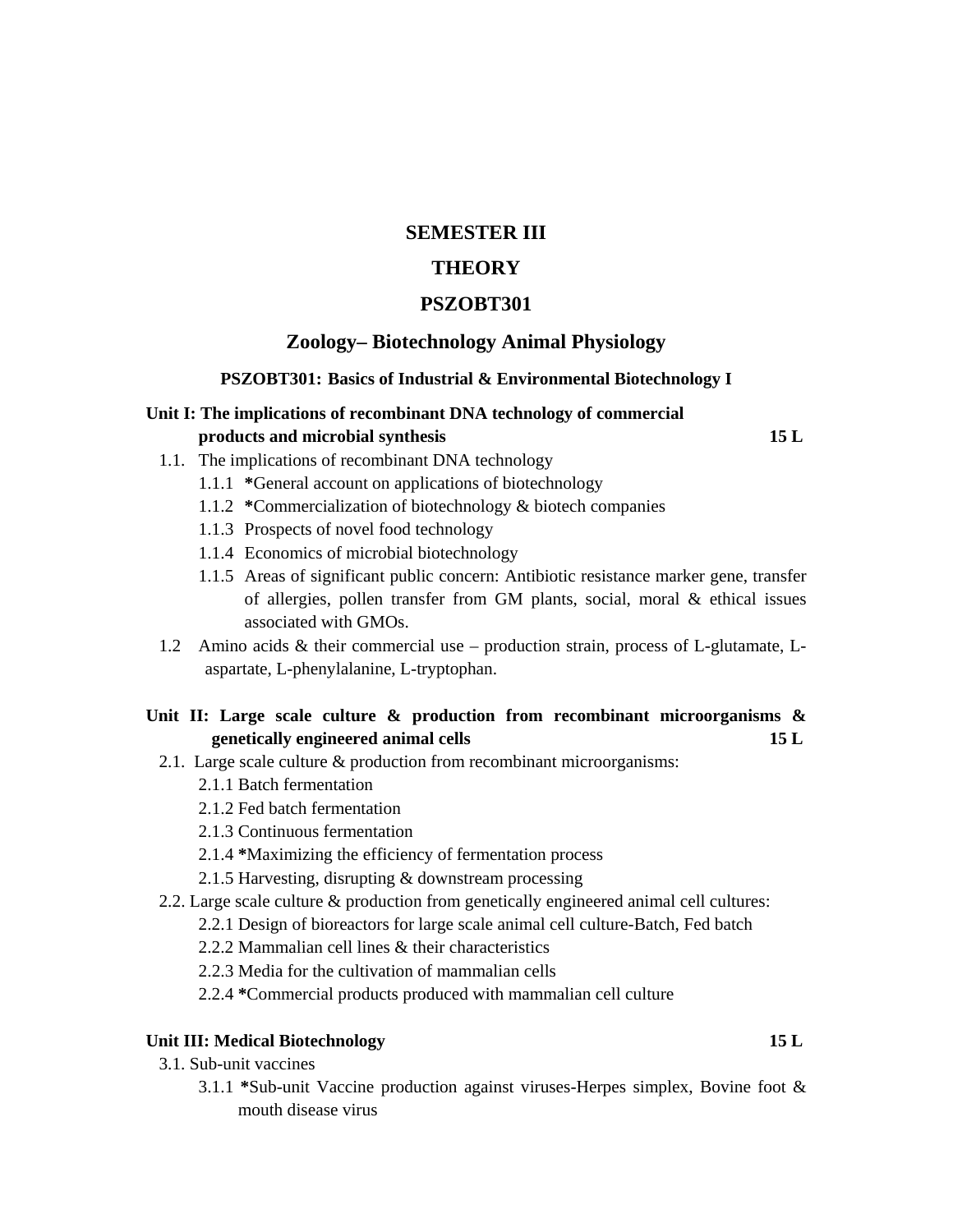- 3.1.2 Peptide vaccines-synthetic drugs (engineered proteins)
- 3.1.3 Genetic immunization-DNA vaccines, Antisense DNA, Therapeutic ribozymes
- 3.1.4 **\***Live recombinant vaccines
- 3.1.5 **\***Attenuated vaccines against Cholera, Salmonella sp.
- 3.1.6 Vector vaccines-Vaccine directed against viruses-
	- Rabies virus G-protein, Hepatitis B surface antigen
- 3.1.7 Anti-idiotypic vaccine for cancer treatment
- 3.2. Monoclonal antibodies (mAbs) & therapeutic applications:
	- 3.2.1 mAbs for prevention of rejection of transplanted organs
		- 3.2.2 Treatment of bacterial blood infection
		- 3.2.3 Human monoclonal antibodies
		- 3.2.4 Hybrid human-mouse monoclonal antibodies
		- 3.2.5 HIV therapeutic agents
		- 3.2.6 Anti-tumour antibodies

#### Unit IV: Environmental Biotechnology I 15 L

- 4.1. Biomass utilization
	- 4.1.1 Microorganisms in lignocellulose degradation
	- 4.1.2 Isolation of prokaryotic & eukaryotic cellulase gene
	- 4.1.3 Manipulation of cellulase gene
	- 4.1.4 Production of single cell proteins by using biomass as raw material
	- 4.1.5 Commercial production of fructose and alcohol from biomass
	- 4.1.6 Improvements of fructose and alcohol production
	- 4.1.7 Fuel ethanol from biomass
- 4.2. Bioremediation of xenobiotic compounds
	- 4.2.1 Characteristics of xenobiotics in the environment
	- 4.2.2 Characteristics of aerobic microorganisms for degradation of organic pollutants
	- 4.2.3 Genetic engineering of biodegradative pathways-
		- Manipulation by transfer of plasmid, manipulation by gene alteration
	- 4.2.4**\***Degradation of xenobiotic compounds-petroleum products, n-alkanes, alkenes, cycloaliphatic compounds, aromatic hydrocarbons, polyaromatic hydrocarbons, chlorinated organic compounds (aliphatic & aromatic)

#### **\*marked topics are to be taken for seminar**

**-----------------------------------------------------X---------------------------------------------------------**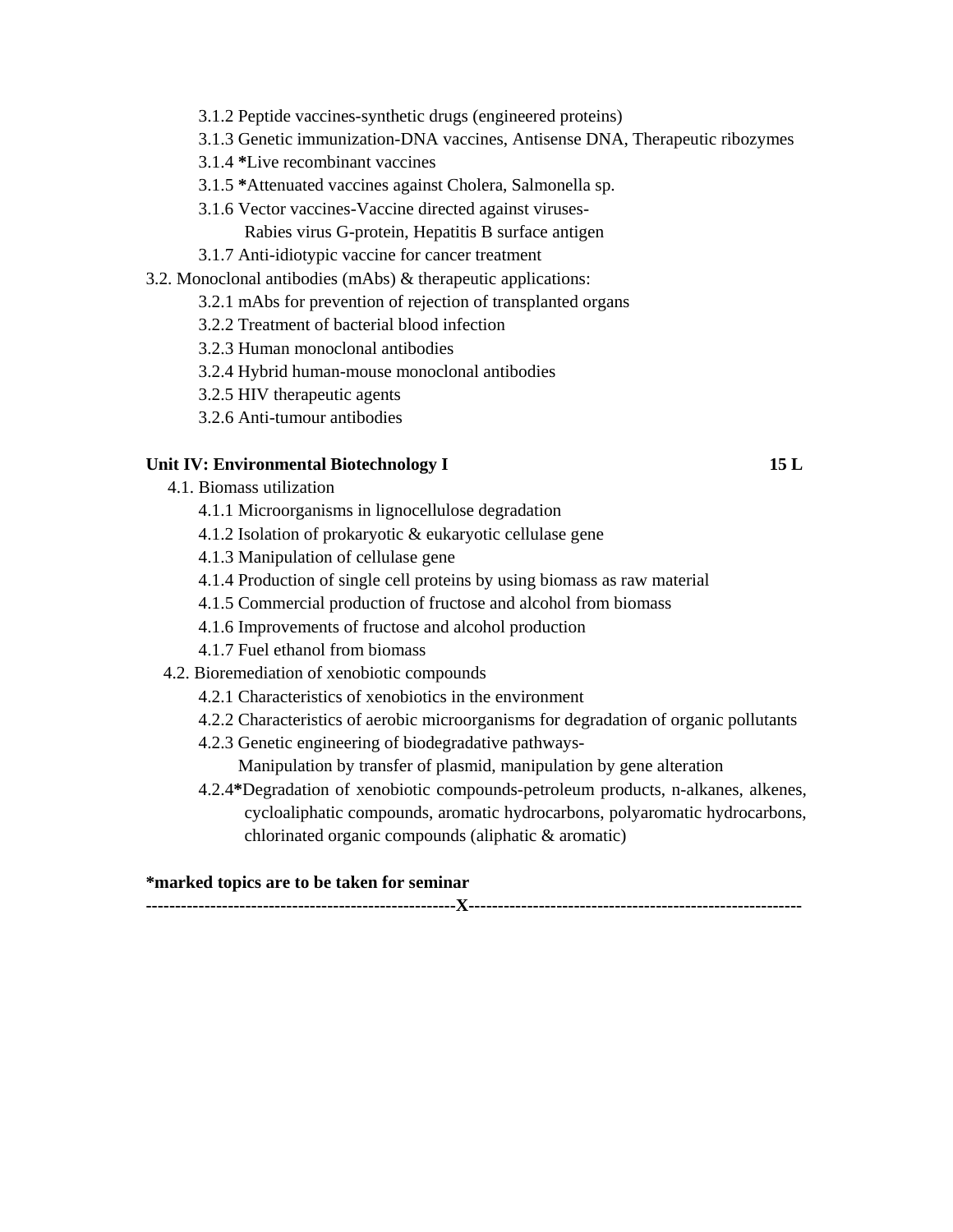### **PSZOBT302**

#### **PSZOBT302: GENETIC ENGINEERING TECHNIQUES AND ITS APPLICATONS**

#### Unit I: Genome management and analysis **15 L**

# **1.1 The Basic tools of genetic engineering**

- 1.1.1 Chemical Synthesis of DNA-Oligonucleotide synthesis by Phosphoramidite method, Synthesis of genes
- 1.1.2 **\***DNA Sequencing -- Maxam-Gilbert method, Sanger's dideoxynucleotide method, By using bacteriophage M13 By Primer walking
- 1.1.3 Polymerase chain reaction and its advantages

#### **1.2 Cloning Vectors**

- 1.2.1 **\***General purpose plasmid vectors (pUC19, pBR322)(Bacterial Vectors)
- 1.2.2 Bacteriophage and cosmid vectors
- 1.2.3 Yeast artificial chromosomes (YACs)

#### **1.3 Analysis of genome/proteome**

- 1.3.1 DNA fingerprinting/physical mapping/pulsed field gel electrophoresis
- 1.3.2 Analysis of the proteome
- 1.3.3 Analysis of mRNA transcripts

#### **Unit II: Manipulation of gene expression in prokaryotes 15 L**

#### **2.1 Promoters of gene expression in prokaryotes**

- 2.1.1 Prokaryotic gene expression
- 2.1.2 Isolation of functional promoters
- 2.1.3 Promoter selection with *E.coli* plasmid pBR316
- 2.1.4 **\***Promoter selection with plasmid pKO1
- 2.1.5 Gene expression from strong and regulatable promoters

#### **2.2 Expression of cloned genes in prokaryotes**

- 2.2.1 Increasing protein production and secretion
- 2.2.2 **\***Inclusion bodies and fusion proteins
- 2.2.3 Unidirectional tandem gene arrays
- 2.2.4 Translation expression vectors
- 2.2.5 Increasing protein stability

#### Unit III: Bioinformatics 15 L

- 3.1 Uses and application of computers in biological sciences
- 3.2 **\***DNA profiling: cDNA and EST's (expressed sequence tags)
- 3.3 Basic research with DNA microarrays and its application in healthcare.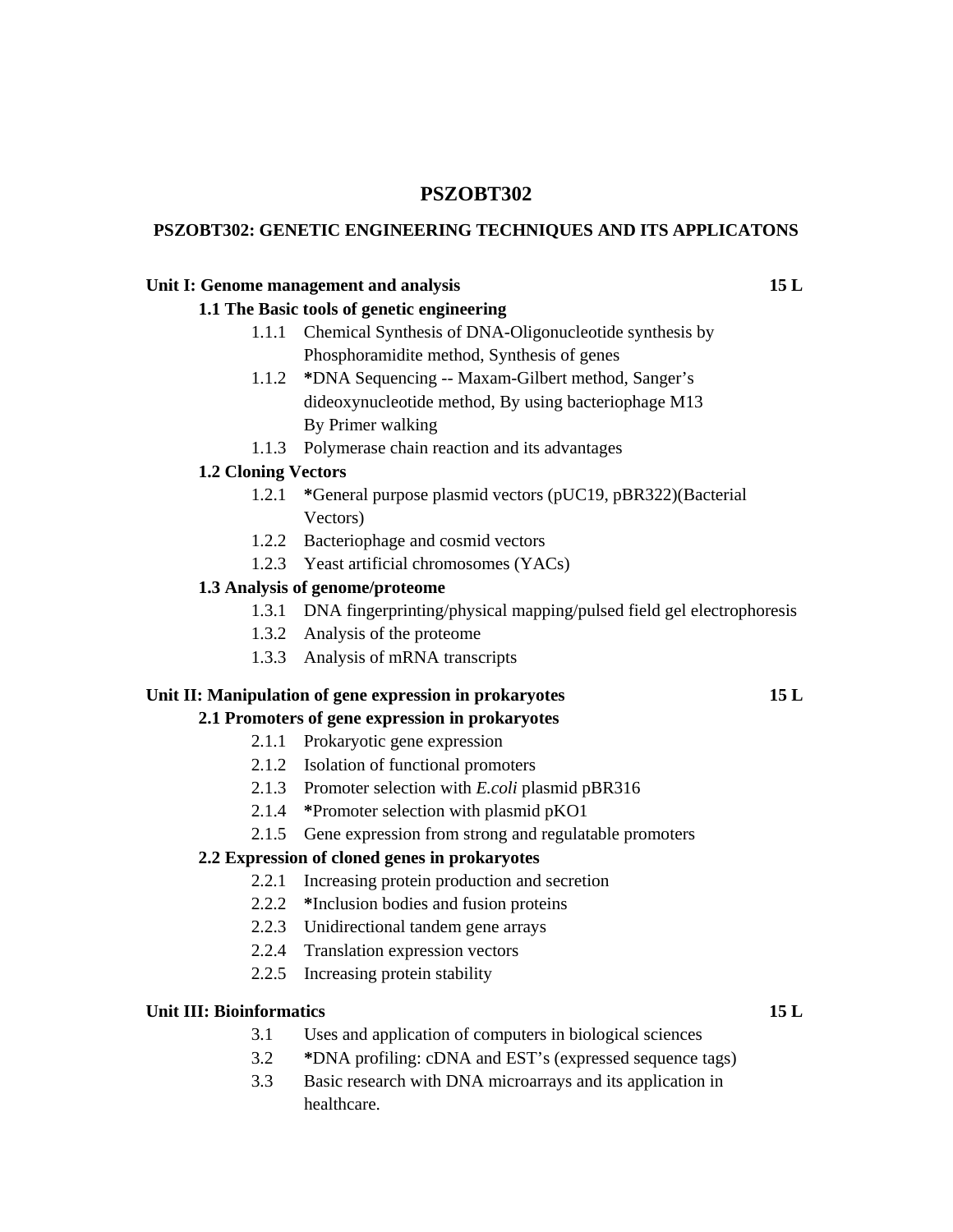- 3.4 Biomedical genome research and pharmaco genomics
- 3.5 **\***Random amplified polymorphic DNA (RAPD)
- 3.6 Human genomic variation-SNP's (single nucleotide polymorphisms,SNP's and disease; QTL (quantitative trait loci) and its relation to SNP's
- 3.7 Satellite DNA and its types

#### **Unit IV: Animal biotechnology and Human therapies 15 L**

#### **4.1 Animal Biotechnology**

- 4.1.1 **\***Transgenic animals and their applications: Mice as model system for human diseases and as test case model,Cows, pigs, sheep, goats as biopharmaceuticals Transgenic insects and birds
- 4.1.2 Recombinant DNA technology to prevent animal diseases
- 4.1.3 Conservation biology-Embryo transfer
- 4.1.4 Regulation of transgenic animals and patenting genetically engineered animals

#### **4.2 Human therapies**

- 4.2.1 Tissue engineering: Skin, liver, pancreas
- 4.2.2 **\***Xenotransplantation
- 4.2.3 Antibody engineering
- 4.2.4 Cell adhesion based therapies: Integrins, Inflammation, Cancer and metastasis
- 4.2.5 Targeted gene replacement for correcting a mutated gene
- 4.2.6 Site directed mutagenesis

#### **\*marked topics are to be taken for seminar**

**-----------------------------------------------------X---------------------------------------------------------** 

#### **Course Code: PSZOPHY303 PSZOPHY303: Comprehensive Physiology-I.**

**UNIT I**: Levels of response and Nutritional Physiology. **15 L**

- 1.1. Levels of Physiological response- Molecular, Membrane, Organ and Organism.
	- 1.1.1 A brief idea of physiological response at molecular level
	- 1.1.2 Membrane physiology- Functional consequences of molecular composition and arrangement.
	- 1.1.3 Transport across cell membrane-\* Diffusion **\*** active transport, pump; uniports, symports and antiport, co-transport by symporters and anitporters.

#### 1.2. Physiology of Food Capture and Processing:

- 1.2.1 Nutritive Patterns: Origin of nutritive types.
- 1.2.2 Feeding patterns:
	- a) Large particle feeding
	- b) Surface nutrient absorption
- 1.2.3 Digestion:
	- a) Bulk movement and peristalsis
	- b) Comparative biochemistry of digestion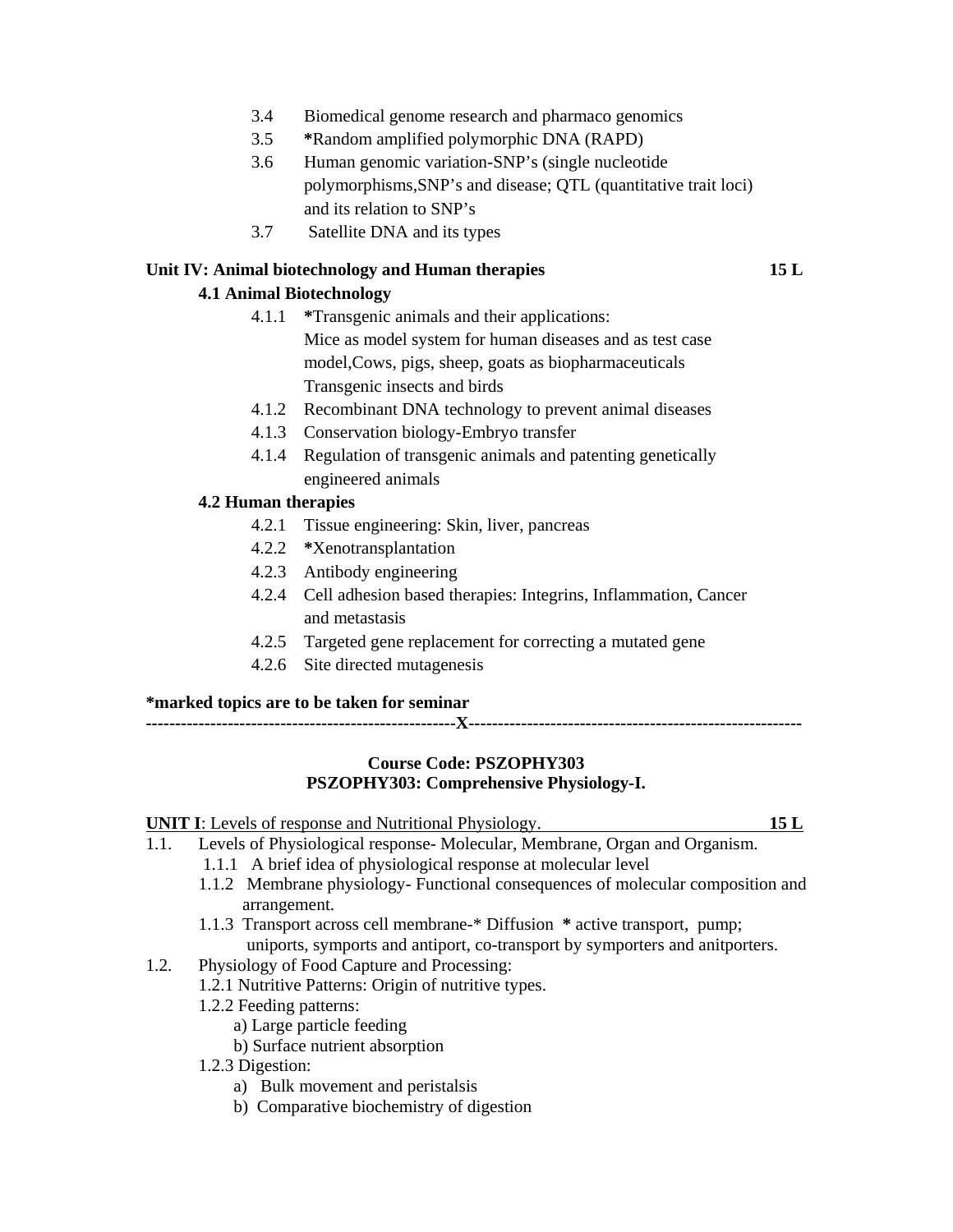- c) Neural and hormonal regulation of secretion of digestive enzymes.
- 1.2.4 Regulation of nutritional intake:
	- a) Hunger drive, Glucostatic and Hepatostatic theories of hunger drive
	- b) Adaptation of gut to metabolic rate and diet.
	- c) \*Balanced diet: A human perspective

#### **UNIT II:** Dynamics of physiological fluids-circulation. **15 L**

2.1. Circulation of body fluids:

- 2.1.1 a) Circulating fluids-Cytoplasm, Hydrolymph, hemolymph, lymph and Blood b) Circulatory mechanisms and Fluid compartments, movement of body fluids by somatic muscles. Hemolymph and open systems
- 2.1.2 Pressure and flow in vertebrate circulatory system
- 2.1.3 Physiological types of hearts with special reference to arthropods, annelids, mollusca, tunicates and vertebrates.
- 2.1.4 Pacemakers and specialized conducting fibers.
- 2.1.5 Selective distribution of blood flow.
- 2.2 Cardiac Physiology:
	- 2.2.1 Neurohormonal regulation of cardiac amplitude and frequency.
	- 2.2.2 \*Effects of exercise on cardiac vascular physiology A human perspective.

#### **UNIT III:** Physiology of motility. **15 L**

- 3.1. Physiology of movement and locomotion:
	- 3.1.1 \*Biochemistry of contractile proteins.
	- 3.1.2 Physiology of non-muscular contractile elements: Axoplasmic movement, Chromosome involvement
	- 3.1.3 Physiology of skeletal muscle fibre:
		- a) Actomyosin complex
		- b) Source of energy for muscle contraction
		- c) \*Sliding filament theory
		- d) Excitation of contraction and mechanism of regulation of contraction by calcium
		- e) Mechanism of relaxation
	- 3.1.4 Comparative physiology of invertebrate muscle:
		- a) Polyneural innervation in anthropod muscle
		- b) Insect non-oscillatory postural muscle
		- c) Resonant flight and tymbal muscle in insects
		- d) Catch muscle and delayed relaxation

**UNIT IV:** Neurotransmission Physiology. **15 L**

- 4.1. Physiology of neuronal system:
	- 4.1.1 Excitable membranes:
		- a) Membranes potential
		- b) Ions as current carriers Protons, calcium, potassium, structure of cation-permeable channels and chloride channels
		- 4.1.2 Synaptic transmission:
			- a) Electrical transmission
			- b) Chemical transmitters- Neuropeptide, FMRF-amide family,
				- Gastrin, CCK family, Hypothalamic pituitary factors
		- 4.1.3 Integrative Neurophysiology: Neurons, Interneurons, neural Circuits, Networks, Primitive Nervous Systems, Nerve nets, Central pattern Generators in Invertebrates,
			- Chordate Nervous System, Central Nervous System processing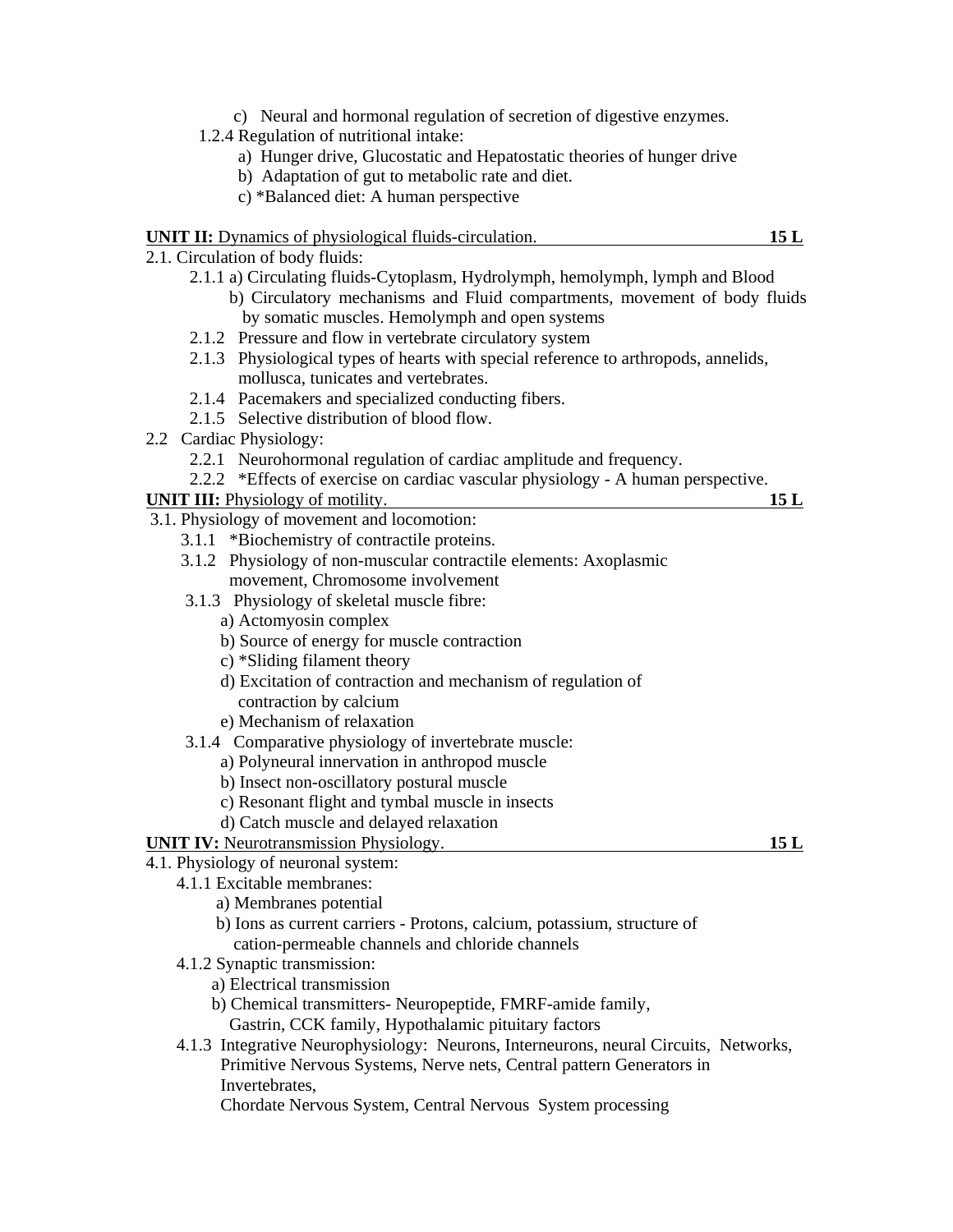\* Memory and Learning.

\* Indicate topics for learners to present seminars on.

-----------------------------------------------------X---------------------------------------------------------

#### **Course Code: PSZOPHY304**

### **PSZOPHY304: Environmental and Applied physiology-I.**

|      | Unit I: Stress, Water as an environmental factor.                             | 15L |
|------|-------------------------------------------------------------------------------|-----|
| 1.1. | Environmental Stress, Homeostasis and strategies of biochemical adaptations:  |     |
|      | Basic concept of environmental stress<br>1.1.1                                |     |
|      | a) Plastic and elastic strain                                                 |     |
|      | b) Stress resistance, stress avoidance and stress tolerance* – Seminar topics |     |
|      | 1.1.2 Homeostasis and biochemical adaptation:                                 |     |
|      | a) External and internal environment                                          |     |
|      | b) Multiple control system                                                    |     |
|      | c) Strategies of biochemical adaptations                                      |     |
| 1.2. | Water and Solute problem:                                                     |     |
|      | 1.2.1 Preservation of intracellular solvent capacity                          |     |
|      | 1.2.2 Strategies and degrees of ionic regulation                              |     |
|      | 1.2.3 ATPase the model regulatory enzyme                                      |     |
|      | 1.2.5 Key role of GDH reaction                                                |     |
|      | 1.2.6 *Salt glands in animal kingdom.                                         |     |
|      | Unit II: Oxygen as environmental factor.                                      | 15L |
|      | 2.1. Oxygen as an environmental factor:                                       |     |
|      | 2.1.1 *Oxygen and Origin of life                                              |     |
|      | 2.1.2 Oxygen dependencies in living organism                                  |     |
|      | 2.1.3 Anoxia adaptations in invertebrates                                     |     |
|      | 2.1.4 Adaptations of vertebrates during prolonged diving                      |     |
|      | 2.1.5 Oxygen debt in vertebrate muscle                                        |     |
|      | <b>Unit III:</b> Environmental Radiation.                                     | 15L |
|      | 3.1. Radiation as an environmental parameter:                                 |     |
|      | 3.1.1 The solar spectrum                                                      |     |
|      | 3.1.2 Biomolecules involved in perception and trapping of solar radiations:   |     |
|      | Chlorophyll, Bacterio-rhodospin, Rhodospin and Vitamin A.                     |     |
|      | Adaptations of animals to absence of solar radiations                         |     |
|      | 3.1.3 Effects of Ionizing radiations at the cellular and molecular level      |     |
|      | Phenomenon of radioprotection                                                 |     |
|      | 3.1.4 Effects of Ionization radiations at cellular and molecular level        |     |
|      | 3.1.5 Phenomenon of radioprotection.                                          |     |
|      | <b>Unit IV:</b> Enzymes and Body Fluids as Clinical Diagnostic Tools.         | 15L |
|      | 4.1. Enzymes as diagnostic tools :                                            |     |
|      | 4.1.1 Plasma specific and non-plasma specific enzymes                         |     |
|      | 4.1.2 Diagnostic importance of LDH                                            |     |
|      | 4.1.3 Enzyme in diagnosis of myocardial infarction                            |     |
|      | 4.1.4 Enzymes in Liver diseases and toxicity                                  |     |

4.1.5 Enzymes in muscle disease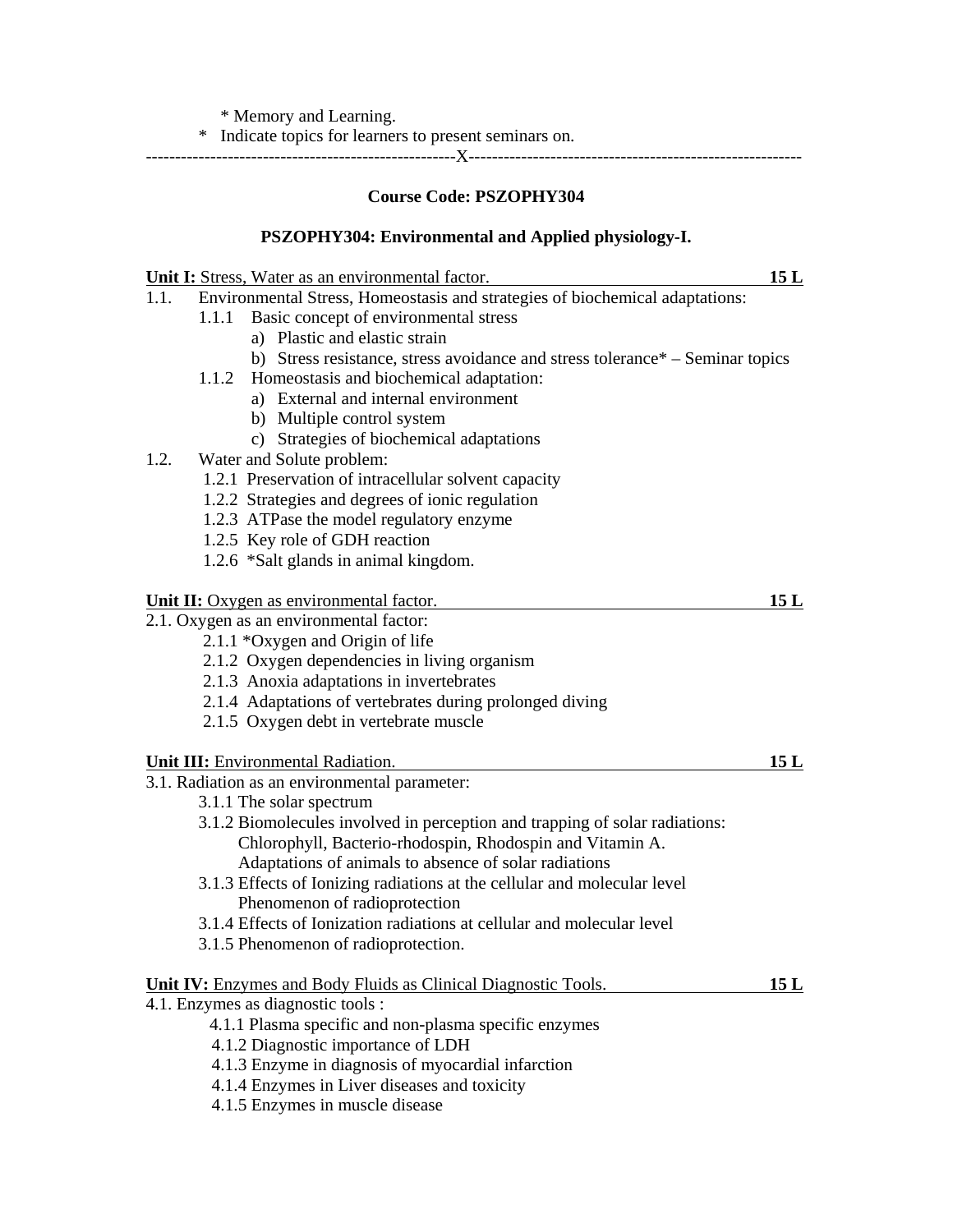- 4.1.6 \*Enzymes in cancer
- 4.2. Body fluid parameters as diagnostic tools:
	- 4.2.1 Physiological fluids as diagnostic tools:
		- Routine Blood tests, plasma composition- changes in disease
- Serum: Urea-N, Creatinine, Uric acid, proteins, bicarbonates, Na<sup>+</sup> K<sup>+</sup> Cl<sup>-</sup>
	- 4.2.2 Glucose tolerance test, glycosylated Haemoglobin
	- 4.2.3 Lymph and cerebro-spinal-fluid: Changes in composition in disease –
	- 4.2.4 \* Urine composition/ constituents as a diagnostic tool-Routine Urine tests, Urea-N, Creatinine, Uric acid, tests for proteinurea, albuminurea, Glucosurea, chyluria (for filariasis)
- \* Indicate topics for learners to present seminars on.

------------------------------------------------------------X--------------------------------------------------

## **PRACTICAL**

#### **Semester III**

### **Course Code: PSZOBT3P1 & PSZOBT3P2 (Based on PSZOBT301 and PSZOBT302)**

- 1) Demonstration of aseptic technique: Work place for aseptic handling, packing glassware (flasks, test tubes, pipettes, petridishes) for sterilization, aseptic transfer of liquids ( pipetting from flask to test tube)
- 2) Preparation of LB agar plate, slant, butt & demonstration of streaking technique using bacterial culture to obtain isolated colonies.
- 3) Determination of viable cell count in the given culture of bacteria by dilution & spreading technique.
- 4) Using mini-prep method isolate plasmid DNA from the given strain of bacteria & show the purity of the isolate by performing agarose gel electrophoresis.
- 5) To estimate the number of bacteria in the given culture by nephelometry.

## **Course Code: PSZOPHY3P3 and PSZOPHY3P4 Based on PSZOPHY303 and PSZOPHY304**

- 1) Determination of activities of digestive enzymes viz. Amylase, Pepsin, Trypsin, Lipase etc. in different animals (Cockroach)
- 2) Study of effect on activity of any enzyme of various factors like pH, Temperature, Activator, Inhibitor
- 3) Determination of Km of a given enzyme
- 4) Total RBC, WBC and Different WBC count- A comparative study of fish, goat and human
- 5) Routine human blood tests like RBC, WBC, DWBC, Hb content, blood sugar. prepare a report as required by a pathological laboratory (goat blood)
- 6) Observation of decreasing  $PO_2$  of water on the respiratory rate of a fish
- 7) Effect of decreasing PO2 of water on Lactic acid in the muscle.
- 8) Estimation of salt loss and gain in an aquatic animal when it is transferred to a salt free medium and to natural medium.
- 9) Preparation of glycerinated muscle fibre and study of its properties.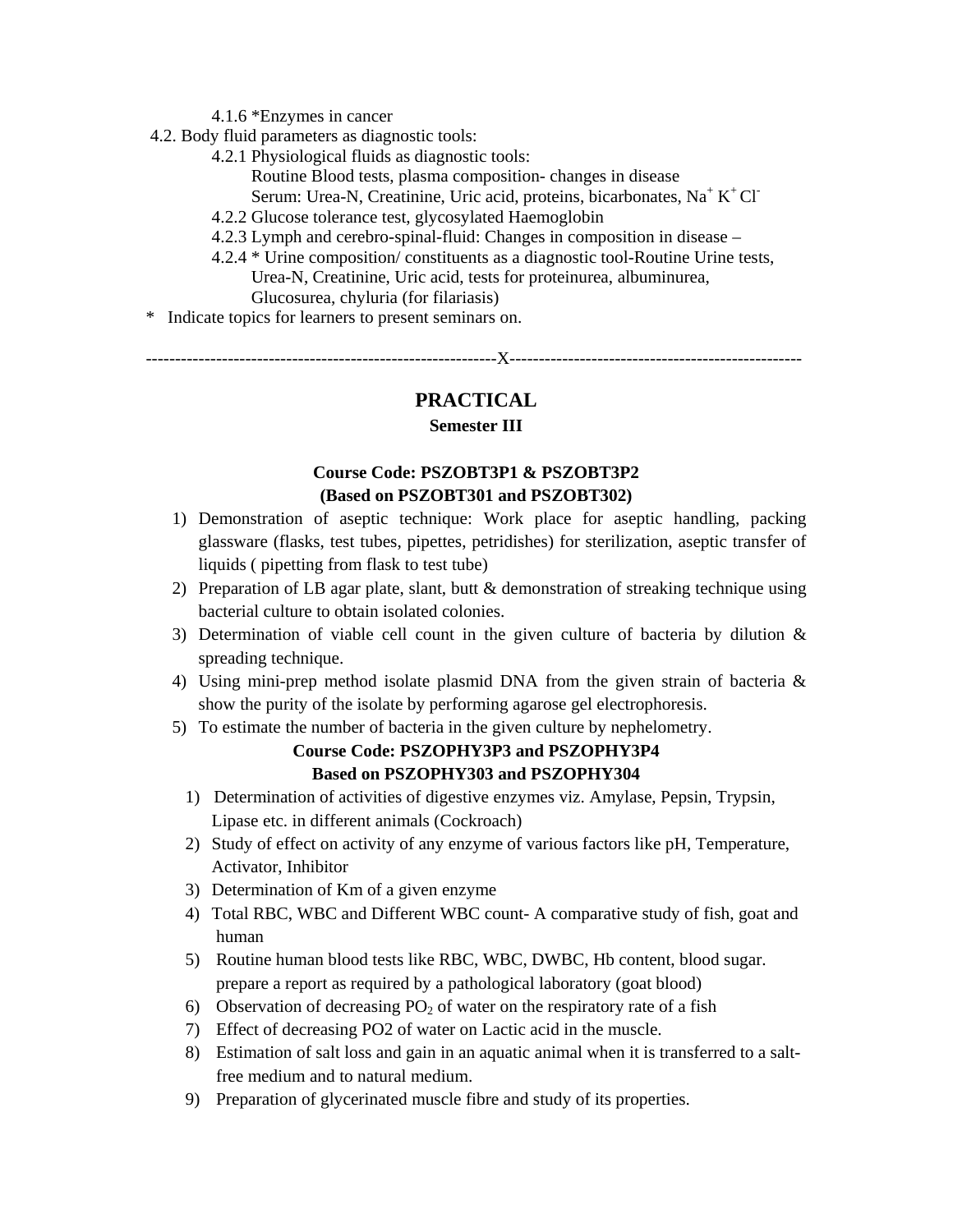10) Effect of different concentrations of sodium chloride on the diameter of RBCs and determination of concentration isotonic to blood.

---------------------------------------------------------X-----------------------------------------------------

#### **Semester -IV**

#### **PSZOBT401: Basics of Industrial & Environmental Biotechnology II**

#### **Unit I: Microbial synthesis of commercial products 15 L**

- 1.1. Microbial synthesis of commercial products
	- 1.1.1 Organic acids  $\&$  their commercial applications Citric acid, gluconic acid, lactic acid.
	- 1.1.2 Antibiotics Cloning antibiotic biosynthetic gene by complementation  $\&$  other methods.Synthesis of novel antibiotics & improving antibiotic production. **\***Aminoglycosides & their uses
	- 1.1.3 Polysaccharides: Bacterial polysaccharides: General properties & their commercial applications-Dextran, Xanthan, Alginate.

 Genetic engineering for the large scale production of Xanthan gum & its modification.

**\***Marine polysaccharides: General properties & their commercial application-Agar &agarose, Chitosan

1.1.4 Polyesters: Polyhydroxyalkanoates (PHA)-Biosynthesis of PHA, Biopolcommercial biodegradable plastic

#### Unit II: Large scale culture & production for industrial biotechnology 15 L

- 2.1. Biotransformations
	- 2.1.1 Selection of biocatalyst-screening & use of novel existing biocatalyst
	- 2.1.2 Genetic modification of existing biocatalyst (Indigo biosynthesis)
	- 2.1.3 Biocatalyst immobilization-

 Methods of immobilization- Cross linking, supported immobilization, adsorption & ionic binding, covalent coupling, lattice entrapment

- 2.1.4 Immobilized soluble enzymes & suspended cells
- 2.1.5 Immobilization of multi-enzyme systems & cells
- 2.1.6 **\***Immobilized enzyme reactors- Batch reactors, continuous reactors
- 2.1.7 Analytical enzymes-Enzymes in diagnostic assays: Test strip systems & Biosensors-Electrochemical & optical type

#### **Unit III: Agricultural Biotechnology 15 L**

- 3.1. Agricultural Biotechnology:
	- 3.1.1 **\***Nitrogen fixation
	- 3.1.2 Nitogenase-Component of nitrogenase; Genetic engineering of nitrogenase cluster
	- 3.1.3 Hydrogenase-Hydrogen metabolism
	- 3.1.4 Genetic engineering of hydrogenase gene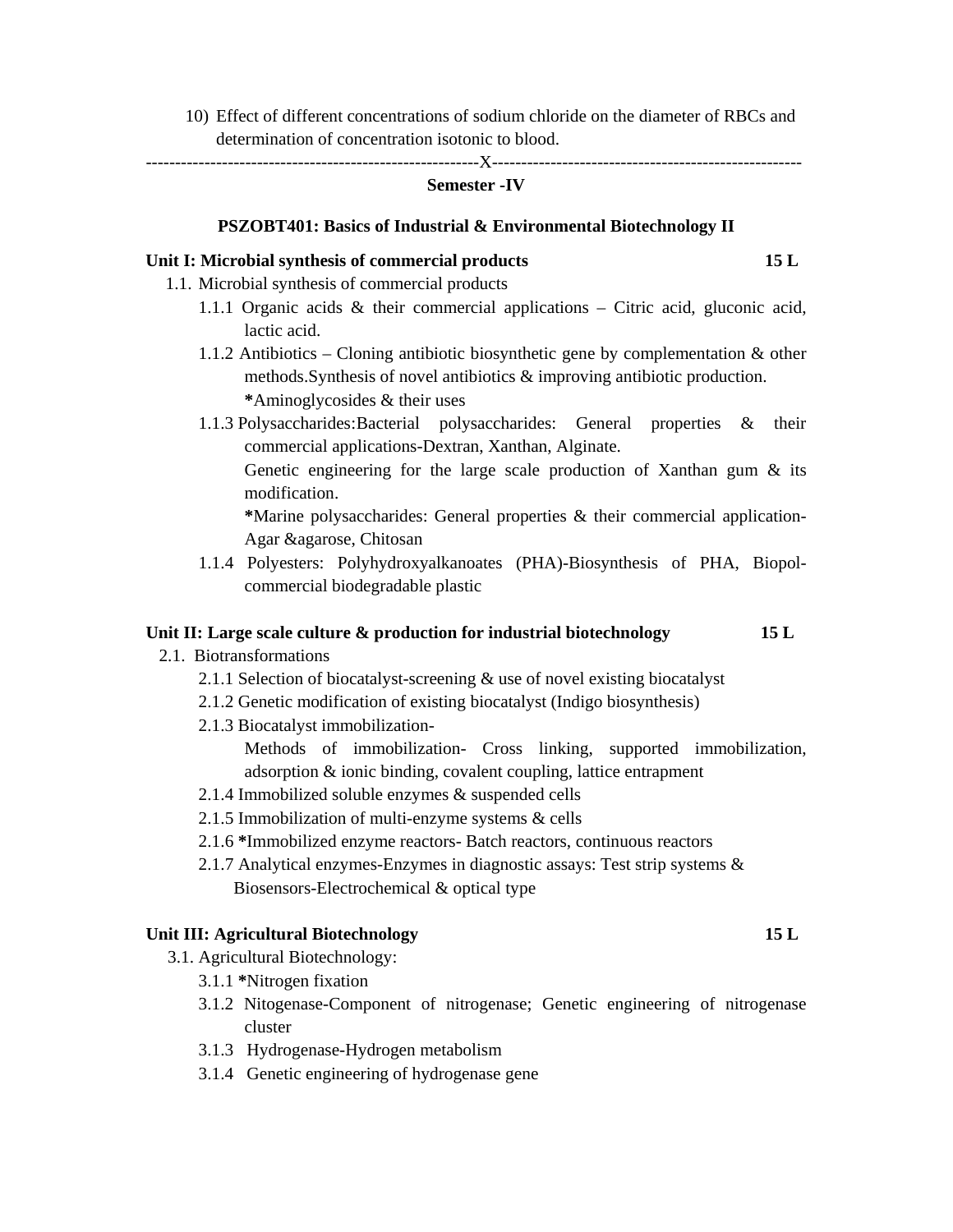- 3.1.5 Nodulation-Competition among nodulation organisms, genetic engineering of nodulation gene
- 3.1.6 Microbial insecticides-Toxins of *Bacillus thuringiensis*, mode of action & use of thuringiensis toxins, thuringiensis toxin gene isolation, genetic engineering of *Bacillus thuringiensis*strains& cloning of thuringiotoxin gene.
- 3.1.7**\***Developing insect resistant, virus resistant & herbicide resistant plant
- 3.1.8 Algal products: Fuels from algae, marine natural products & their medical potential-anticancer, antiviral compounds, antibacterial agents.

#### Unit IV: Environmental Biotechnology II 15 L

- 4.1. Bioabsorption of metals (Recovery from effluents)
	- 4.1.1 **\***Bioabsorption by fungi, algae, moss & bacteria
	- 4.1.2 Mechanism of bacterial metal resistance & genetic engineering for specific proteins
	- 4.1.3 Bioreactors for bioabsorption-packed bed, fluidized bed, rotating disc, single blanket, sequential reactors
	- 4.1.4 Phytoremediation and its use in biotechnology
- 4.2. Bioleaching of metals
	- 4.2.1 Biochemical mechanism of bioleaching
	- 4.2.2 Extraction from mixtures
	- 4.2.3 Types of bioleaching
	- 4.2.4 Methods for bioleaching-Tank & heap bioleaching
	- 4.2.5**\***Microorganisms used for bioleaching

#### **\*marked topics are to be taken for seminar**

**----------------------------------------------------------X--------------------------------------------------** 

**PSZOBT402:** Genome management, manipulation, regulations and patents in biotechnology

#### Unit I: Genome management **15 L**

#### **1.1 The Basic tools of genetic engineering**

- 1.1.1 Gene transfer techniques: Protoplast fusion, calcium phosphate, precipitation, electroporation, liposome, ligand mediated, gene gun or biolistic approach, viral mediated
- 1.1.2 Selection and screening of recombinants
- 1.1.3 **\***Nucleic acid probes and hybridization, Southern blotting and Northern blotting
- 1.1.4 Immunological assays for identification of gene product, Western blot

#### **1.2 Cloning Vectors**

- 1.2.1 **\***Retrovirus and SV40 vectors
- 1.2.2 Special purpose vectors- Expression vectors, Secretion vectors, Shuttle or bi-functional vectors, single stranded phage and phagemids

#### **Unit II: Manipulation of gene expression in eukaryotes 15 L**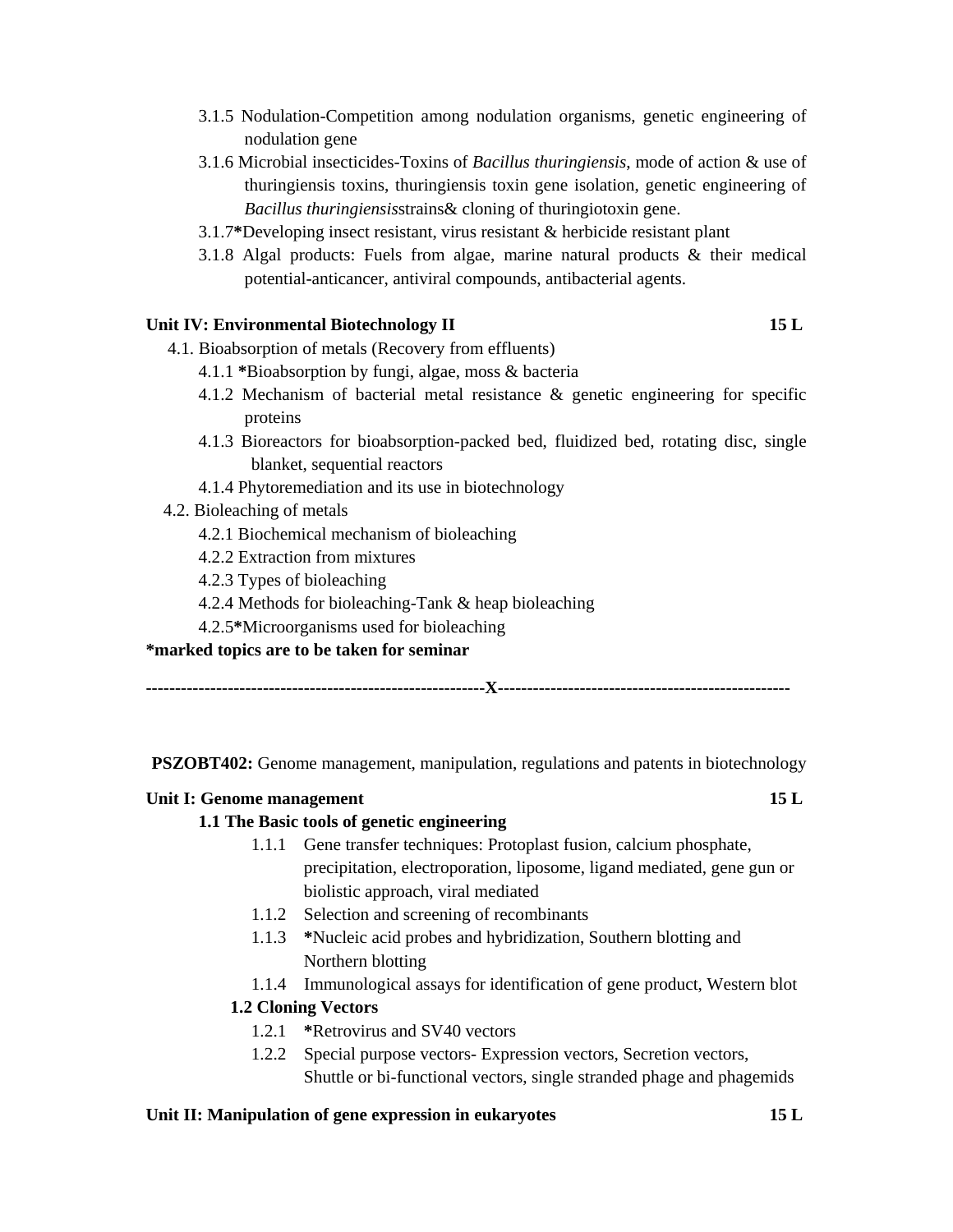- 2.1 Eukaryotic gene expression
- 2.2 **\***Introduction of DNA into fungi-yeast and filamentous fungi (fungal transformation)
- 2.3 Heterologous proteins production in yeasts
- 2.4 Heterologous proteins production in filamentous fungi
- 2.5 Cultured insect cells expression systems-Baculovirus transfer vector
- 2.6 **\***Mammalian cell expression systems- Human Papova BK virus shuttle vector

#### Unit III: The human genome project 15 L

- 3.1 **\***The human genome, scope and goals of the project
- 3.2 Genetic linkage maps, chromosome walking, restriction mapping
- 3.3 Polymorphic DNA markers
- 3.4 Restriction fragment length polymorphism (RFLP) and its uses
- 3.5 Physical maps, Sequence tagged sites
- 3.6 Integrating genetic linkage and physical maps

4.1 Regulating recombinant DNA technology

- 3.7 **\***Mapping human diseases
- 3.8 Positional cloning: Getting closer to a disease causing gene
- 3.9 Testing for exons
- 3.10 Limitations of positional cloning

#### **Unit IV: Regulations and patents in biotechnology 15 L**

- 4.2 **\***Regulatory requirements safety of genetically engineered Foods, Chymosin, tryptophan, bovine somatotropin
- 4.3 Regulation environmental release of genetically engineered organism(GEO). Ice minus P*seudomonas syringae*
- 4.4 Regulatory agencies and laws for product regulation
- 4.5 Risk assessment: How much risk?
- 4.6 **\***Open field tests of GEO
- 4.7 Development of policy for Human gene therapy
- 4.8 Patenting biotechnology inventions
	- a) What constitutes the patent?
	- b) The patent process
	- c) The conditions to be satisfied for an invention to be patentable :Novelty, Inventiveness, Usefulness
	- d) Patenting in different countries, types of inventions that are not patentable in India
	- e) What is Paris convention? Principal features of Paris convention
	- f) Patenting multicellular organisms
	- g) Patenting and fundamental research

#### **\*marked topics are to be taken for seminar**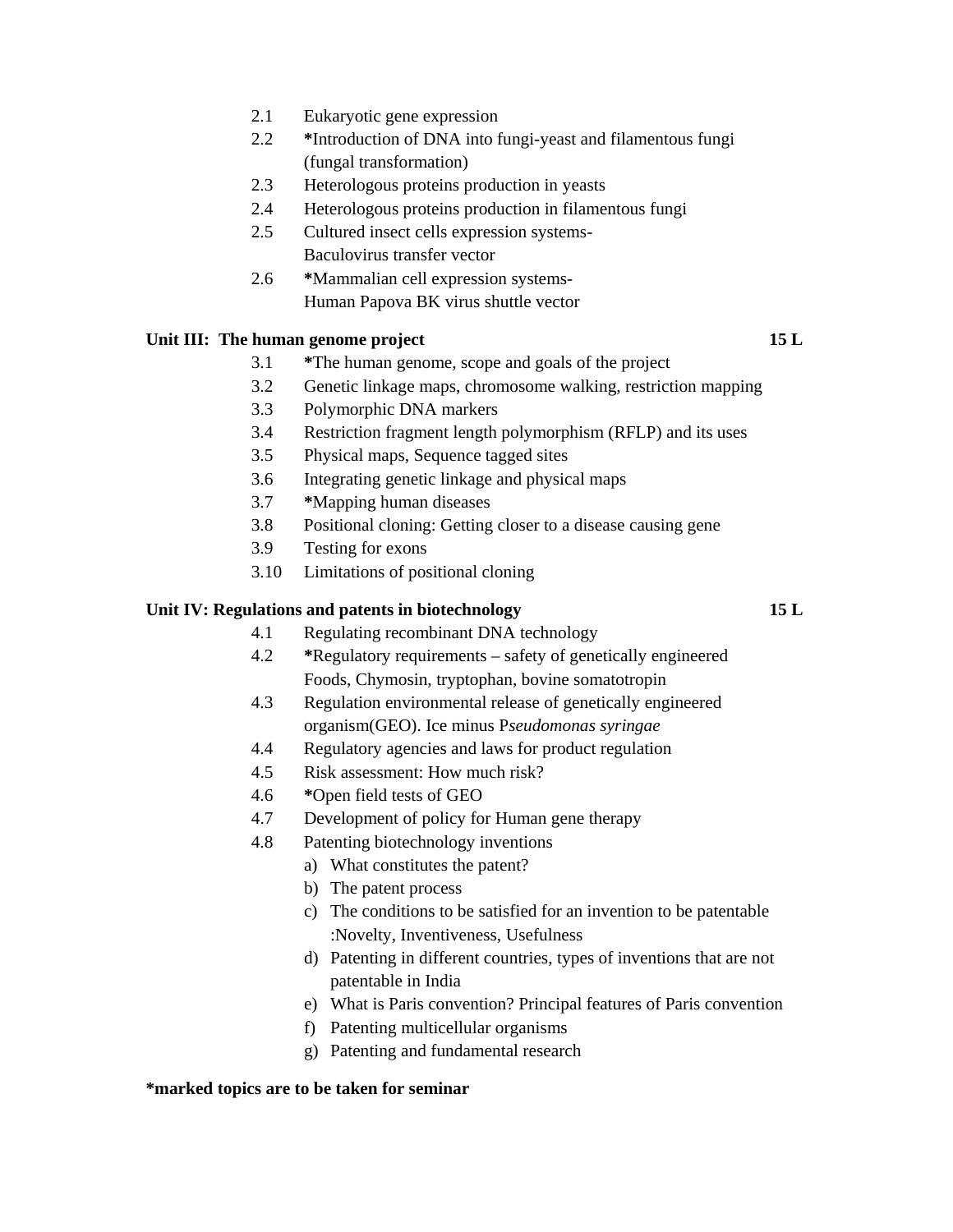**-----------------------------------------------------------------X--------------------------------------------------------** 

# **Course Code: PSZOPHY403-Comprehensive Physiology-II**

|      | <b>UNIT I:</b> Physiology of Respiration and Nitrogen Metabolism.              | 15L  |
|------|--------------------------------------------------------------------------------|------|
| 1.3. | Respiration:                                                                   |      |
|      | 1.1.1 *Transition from water to land-Vertebrates and invertebrates             |      |
|      | 1.1.2 O2 consumption, RQ and modifying agents:                                 |      |
|      | Activity, Temperature, Salinity, Photoperiod, Development,                     |      |
|      | Hibernation, Animal size and metabolism.                                       |      |
|      | 1.1.3 Respiratory functions of blood:                                          |      |
|      | *Respiratory pigments,                                                         |      |
|      | respiratory acidosis and alkalosis, Alkali reserve                             |      |
|      | 1.1.4 Control and co-ordination of respiration                                 |      |
| 1.4. | Nitrogen Metabolism:                                                           |      |
|      | 1.2.1 Amino-N Metabolism, Nucleic acid metabolism, Nitrogenous waste products. |      |
|      | 1.2.2 Ammonia toxicity and detoxification pathways-                            |      |
|      | * Ammonotely, Ureotely, Purinotely, uricotely, Storage excretion.              |      |
|      | 1.2.3 Patterns of detoxification pathways in eggs and during metamorphosis,    |      |
|      | Phylogenetic patterns.                                                         |      |
|      | <b>UNIT II:</b> Dynamics of physiological fluids-composition.                  | 15L  |
|      | 2.1. Dynamics of fluid composition:                                            |      |
|      | 2.1.1 Body fluid composition- water, solute and Intracellular regulation.      |      |
|      | 2.1.2 Cutaneous evaporation, Respiratory evaporation,                          |      |
|      | 2.1.3 Integrated functioning for nitrogen excretion and osmoregulation         |      |
|      | Contractile vacuole, Coelomoducts, Flame cells, Green gland,                   |      |
|      | Malpighian Tubules, Invertebrate Nephredia and Vertebrate Nephron              |      |
|      | 2.1.4 Comparative physiology of vertebrate kidney                              |      |
|      | 2.1.5 *Kidney stones and kidney transplants - a human perspective.             |      |
| 2.2. | Transfusion, Blood Replacement- A human perspective.                           |      |
| 2.3. | Haemodialysis and peritoneal dialysis-A human perspective.                     |      |
|      | <b>UNIT III:</b> Physiology of Continuity of Life.                             | 15 L |
| 3.1  | Physiology of Reproduction:                                                    |      |
|      | 3.1.1 Selfish gene, evolution of gametes, maternal DNA                         |      |
|      | 3.1.2 Endocrine regulation of reproduction in invertebrates,                   |      |
|      | Molluscs, Crustaceans, Insects                                                 |      |
|      | 3.1.3 Comparative account of vertebrate gonadotropins, gonadal steroids,       |      |
|      | 3.1.4 * Interaction of steroid hormones and nervous tissue.                    |      |
|      | 3.1.5 Human intervention in Reproduction                                       |      |
|      | Contraceptives, MTP, Treatment of Infertility.                                 |      |
|      | Assisted Reproduction Techniques- IFV, GIFT, ICSI, ZIFT, DI, AID               |      |
|      |                                                                                |      |
|      |                                                                                |      |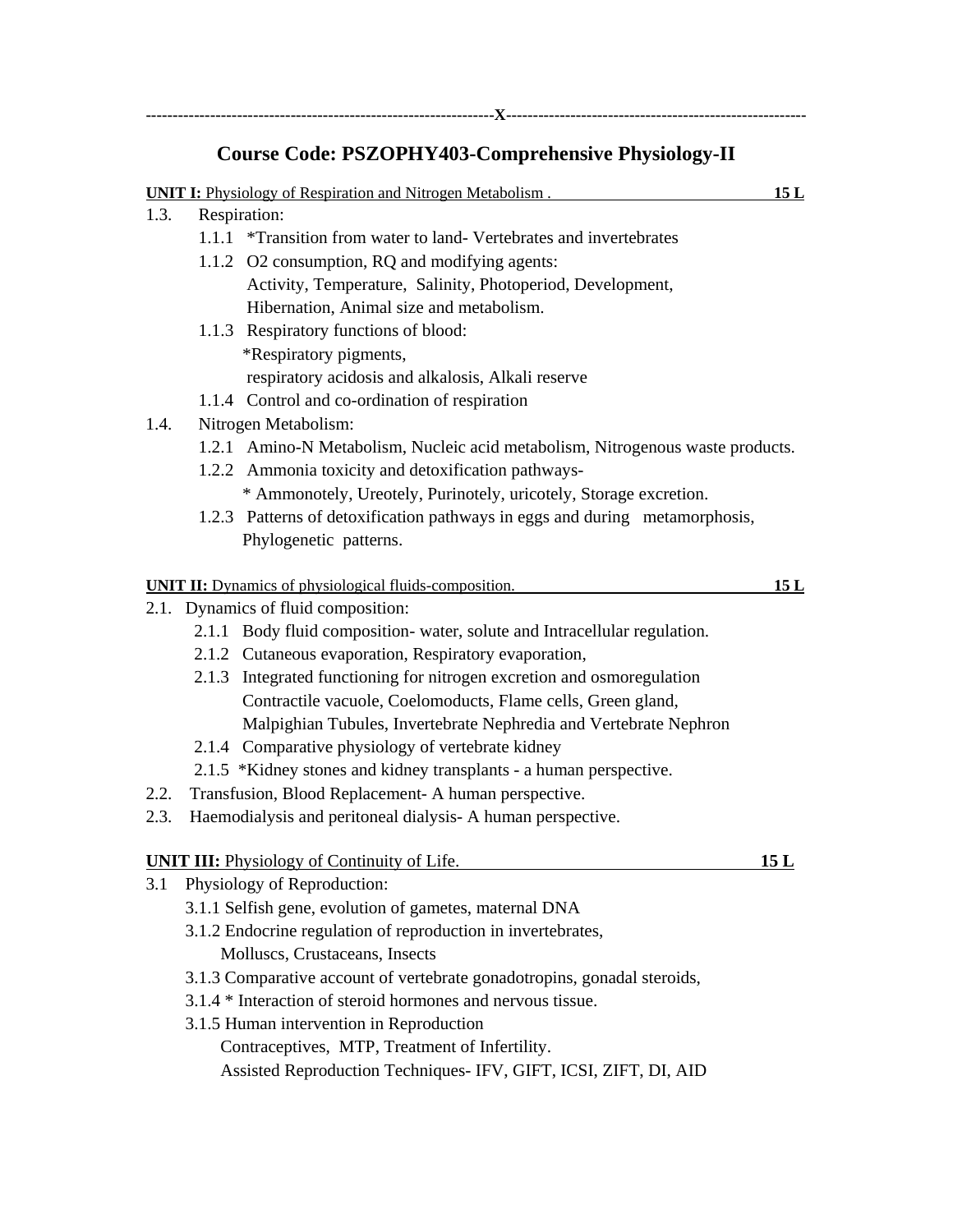| <b>UNIT</b> – <b>IV</b> : Endocrine regulation, sensory $\&$ effecter physiology.    | 15L |
|--------------------------------------------------------------------------------------|-----|
| 4.1. Physiology of Endocrine Regulation:                                             |     |
| 4.1.1 Specificity, Membrane bound receptor system, Cytosolic receptor system         |     |
| 4.1.2 *Invertebrate Endocrine System                                                 |     |
| Lower invertebrates, Annelids, Molluscs, Crustaceans, Insects                        |     |
| 4.1.3 Regulated supply of hormones: Feedback: Direct and Indirect                    |     |
| Hypothalamo- Hypophysical axis, Pineal- Pituitary gland, Thyroid and                 |     |
| Adrenal gland, G-E-P (Gastro-entero-pancreatic) cells, Renal hormones                |     |
| Cardiac hormones, Prostaglandins.                                                    |     |
| 4.2. Sensory and Effecter physiology                                                 |     |
| 4.2.1 Sensory Physiology- Structural and Functional Classification, Modality         |     |
| Intensity, Sensory coding                                                            |     |
| 4.2.2 Various receptors- Chemoreception, Mechanoreception, Electroreception          |     |
| Thermoreception, *Photoreception.                                                    |     |
| 4.2.3 * Physiological effectors: Cnidoblasts, Bioluminescent systems Chromatophores, |     |
| electric organs                                                                      |     |
| Indicate topics for learners to present seminars on.<br>∗                            |     |
|                                                                                      |     |

### **Course Code: PSZOPHY404: Environmental and Applied physiology-II.**

| Unit I: Pressure as an environmental factor. |  |
|----------------------------------------------|--|
|                                              |  |

1.1 Pressure as an environmental factor :

- .1.1 Fundamental effects of pressure on biological system
- 1.1.2 Rate of enzyme action with respect to pressure
- 1.1.3 Effect of pressure on weak bonds and the consequences for higher orders of Protein structure.
- 1.1.4 Effects of pressure on cellular processes viz. transcription, translation and gene regulation
- 1.1.5 Strategies of enzyme adaptations to pressure in marine organisms: FDPase and PK

| <b>UNIT II:</b> Temperature as environmental factor. |  |
|------------------------------------------------------|--|
|                                                      |  |

- 2.1. Temperature Regulation/ Response to temperature fluctuations:
	- 2.1.1 Thermal limits of survival
	- 2.1.2 Temperature and Structural effects with response to Biological molecules and biological membranes
	- 2.1.3 Temperature and rate effects: Temperature dependent E~S affinity, Lipoprotein enzymes
	- 2.1.4 Thermal resistance of dormant and active cells
	- 2.1.5 Ectothermy and endothermy
	- 2.1.6 Endothermy in invertebrates
	- 2.1.7 Biochemical adaptations of Ectothermy: Antifreeze substances, Heat shock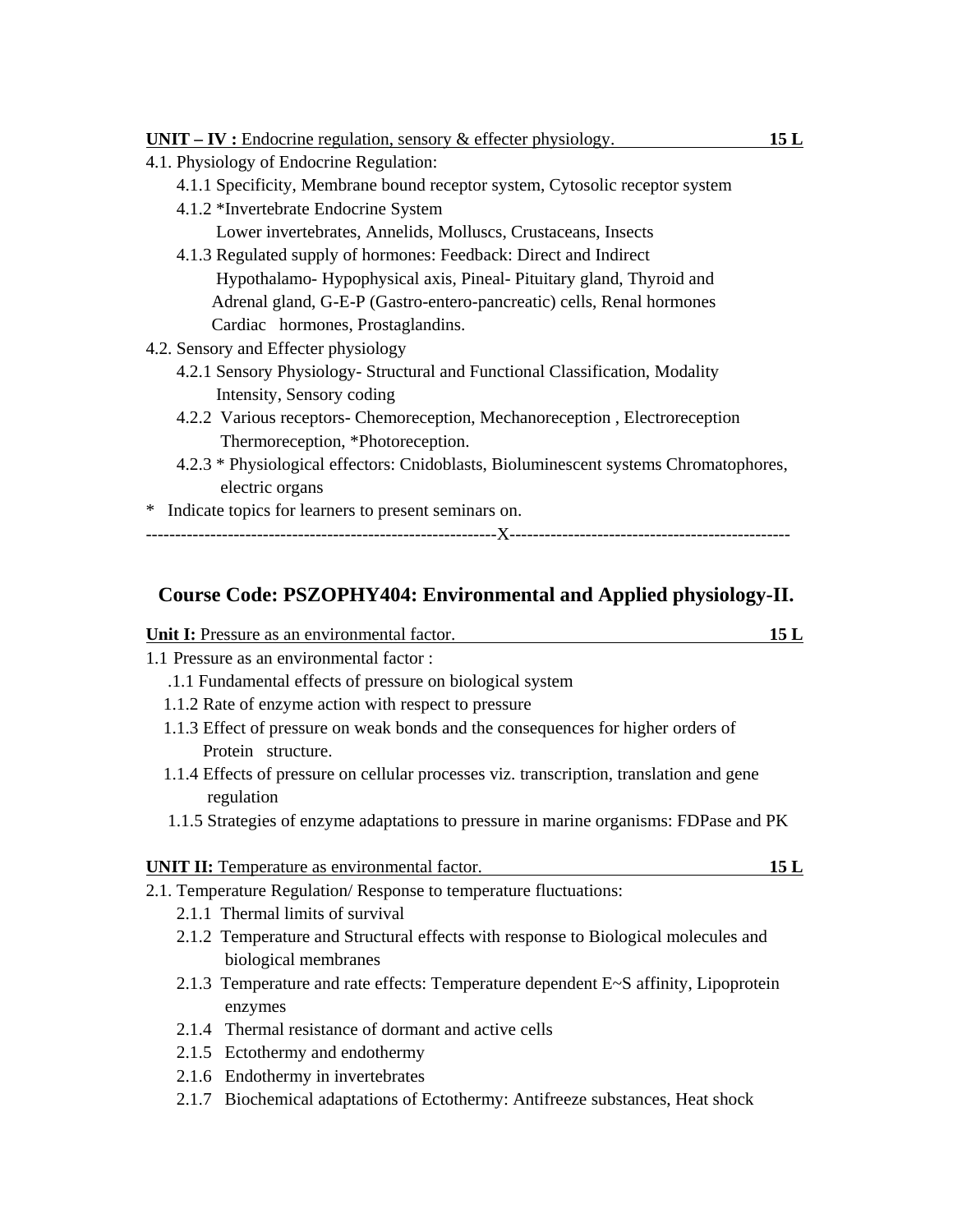proteins

| <b>UNIT III:</b> Radiation and Physiology of Biological Rhythms                     | 15L |
|-------------------------------------------------------------------------------------|-----|
| 3.1. Physiology of Biological Rhythms and timings:                                  |     |
| 3.1.1 Temporal organization of the cells                                            |     |
| 3.1.2 Circadian Rhythms. Synchronization of circadian rhythms                       |     |
| 3.1.3 Dormancy in fresh water and terrestrial animals                               |     |
| Preparatory phases, Induction of dormancy, Arousal from dormancy                    |     |
| Entrainment and dormancy                                                            |     |
| 3.1.4 Diapause in insects-Induction, Factors affecting and termination of Diapause, |     |
| Diapause and endocrine functions                                                    |     |
| 3.1.5 *Photoperiodism                                                               |     |
| 3.1.6 *Biological clocks                                                            |     |
| <b>UNIT IV:</b> Physiological Tools for clinical diagnostics.                       | 15L |
| 4.1. Antibodies as diagnostic tools:                                                |     |
| 4.1.1 RIA- of GnRH, Gonadotropins, T3, T4, TSH, HCG, Insulin                        |     |
| 4.1.2 * ELISA- for detection of HCG, diagnosis of Amoebiasis, Typhoid, HIV          |     |
| 4.1.3 Monoclonal antibodies as diagnostic tools: Detection of HCG,                  |     |
| Diagnostic of STD, Streptococcal throat infections, Herpes and Cancer               |     |
| 4.2. Organ Function Tests as diagnostic tools:                                      |     |
| 4.2.1 *Liver function tests and toxicity tests                                      |     |
| 4.2.2 Pancreatic function tests                                                     |     |
| 4.2.3 Gastric function tests                                                        |     |
| 4.2.4 Kidney function tests                                                         |     |
| * Indicate topics for learners to present seminars on.                              |     |

# **SEMESTER IV Practicals**

### **Course Code PSZOBT4P1 & PSZOBT4P2 Based on PSZOBT401 and PSZOBT402**

- 1) Immobilize Yeast cells in calcium alginate & prepare a bioreactor column to demonstrate Invertase activity in the bioreactor column.
- 2) Restriction-digest the given DNA sample &demonstrate the separation of fragments by performing agarose gel electrophoresis. Interpret the results by comparing with the standard digests provided.
- 3) Demonstrate the western blotting technique for the given sample of protein.
- 4) To plot a growth curve for the microorganisms provided.
- 5) Demonstrate the effect of medium on growth curves of given microorganism, using two different media (minimal & enriched).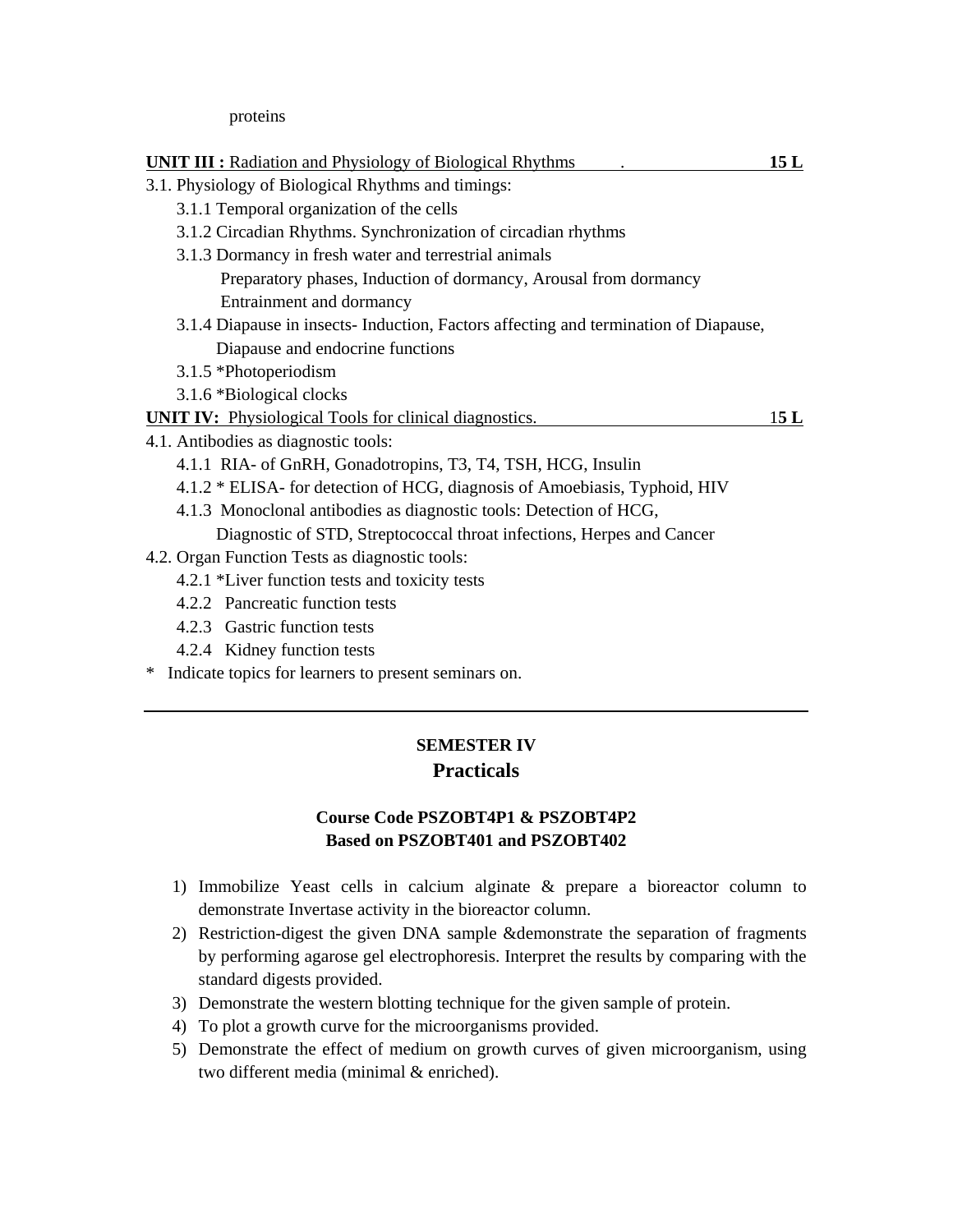# **Course Code: PSZOPHY4P3 and PSZOPHY4P3 Based on PSZOPHY403 and PSZOPHY403**

- 1. Determination of Urea, Creatinine in blood -Human/goat
- 2. Determination of serum content of uric acid, cholesterol Human/goat
- 3. Effect of injection of insulin/ glucagon on the blood sugar and liver glycogen in rat/ mouse
- 4. Routine urine tests and preparation of report as per pathological laboratory (treatment as in "Fundamentals of Practical clinical biochemistry pp 34-38, 40-43)
- 5. Performance of Ouchterlony technique to demonstrate immunodiffusion
- 6. Demonstration of single radical immunodiffusion of antibody and antigen
- 7. Influence of sub lethal (50-60ppm) ammonia (as liquor ammonia/ ammonium hydroxide/ ammonium chloride) on a suitable fish exposed to ammonia stress for
- 8. 3/7/15 days with reference to the following parameters:
	- a. Level of excretory ammonia
	- b. Level of activity of hepatic and brain glutamate dehydrogenase
	- c. Level of amino acid content of muscle, gill, brain and liver
- 9. A survey based project to study physiological diagnostic tools with the help of local pathological laboratory/ hospital.
- 10. Effect of administration of carbon tetra chloride in rat/mice with reference to following parameters
	- a) Total lipid and free fatty acid content of liver
	- b) Free fatty acid content of plasma
	- c) Level of activity of the following enzymes: AspAT, AlaAT, AICP, ACP, LDH, SDH and ATPase

#### **REFERENCES: M.Sc. Zoology- Semester III & IV: Biotechnology**

- 1. Johan E. Smith, Biotechnology,  $3<sup>rd</sup>$  Edition, Cambridge Univ. Press
- 2. Colin Rateledge and Bjorn Kristiansen, Basic Biotechnology,  $2<sup>nd</sup>$  Edition, Cambridge Univ. Press
- 3. Susan R. Barnum, Biotechnology An Introduction, Vikas Publishing House
- 4. Bernard R. Glick and Jack J. Pasternack, Molecular Biotechnology Principles and applications of recombinant DNA, ASM Press, Washington DC.
- 5. Alexander N. Glazer and Hiroshi Nikaido, Microbial Biotechnology Fundamentals of applied microbiology, W. H. Freeman and Co, New York
- 6. InduShekar Thakur, Environmental Biotechnology Basic concepts and applications, I. K. International Pvt. Ltd, Mumbai, New Delhi
- 7. John A. Thomas (Ed.), Biotechnology and safety assessments, 2<sup>nd</sup> Edition, Taylor and Francis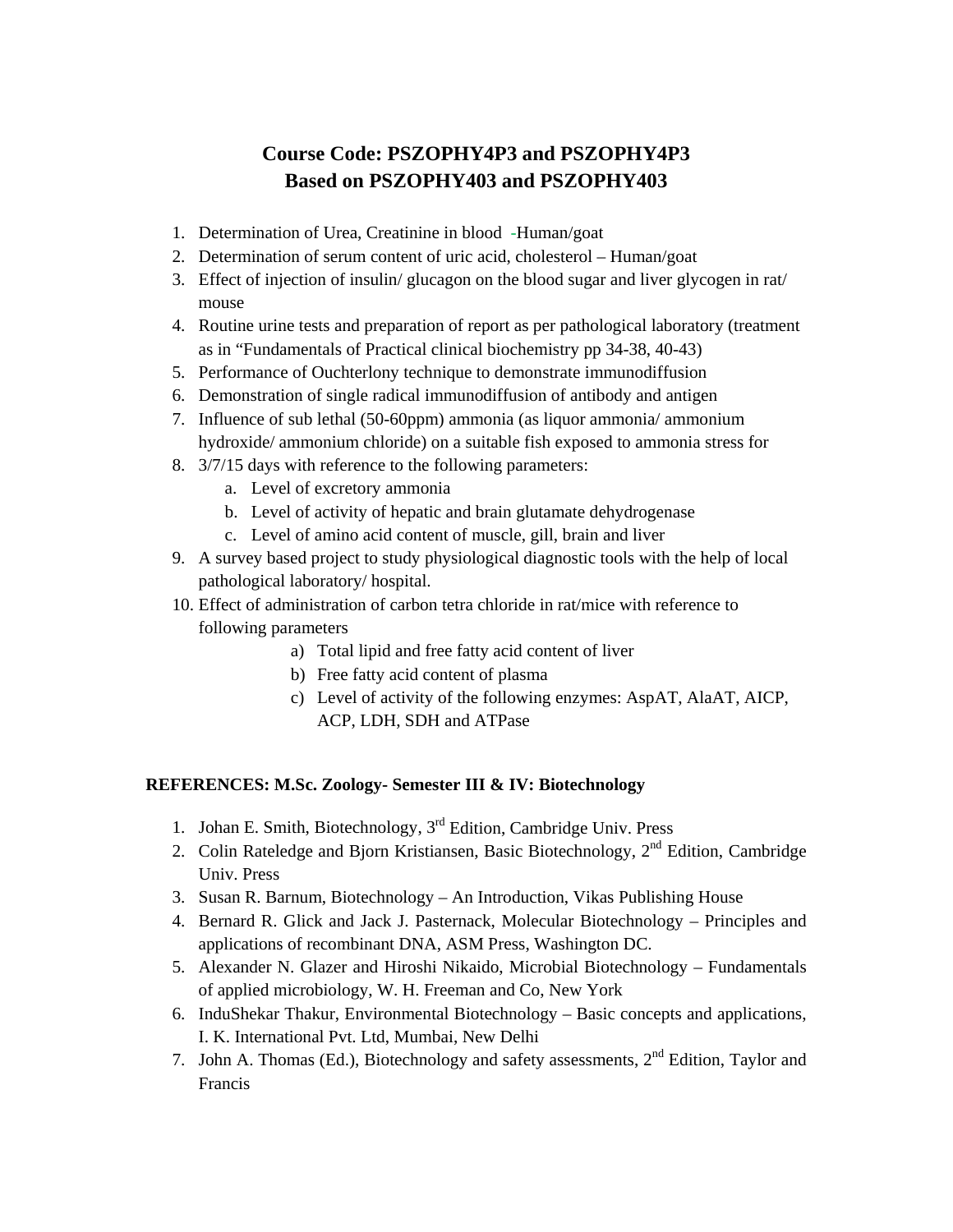- 8. S. S. Purohit, Biotechnology Fundamentals and applications,  $3<sup>rd</sup>$  Edition, Agrobios, India
- 9. Patent Facility Centre (PTC) Technology information, Forecasting and Assessment Council (TIFAC), Department of Science and Technology, New Delhi
- 10. R. S. Crespi; Patents a basic guide to patenting biotechnology, Cambridge Univ. Press
- 11. R. E. Speir, J. B. Griffiths, W. Berthold (Ed), Animal Cell Technology Products of today, prospects of tomorrow, Butterworth –Heinman Publishers
- 12. Martin Fransman, GerdJunne, AnnemiekeRoobeek (Ed), The Biotechnology revolution?, Blackwell Scientific Publishers
- 13. Terence Cartwright, Animal Cells as Bioreactors, Cambridge Univ. Press
- 14. A. Rosevear, John F. Kennedy, Joaquim M. S. Cabral, Immobilized enzymes and cells, Adam Hilger Publishers, Bristol and Philadelphia
- 15. Micheal P. Tombs and Stepan E. Harding, An Introduction to polysaccharide biotechnology
- 16. T. A. Brown, Gene Cloning An Introduction,  $3<sup>rd</sup>$  Edition, Nelson Thornes
- 17. Bob Old and S. B. Primrose, Principles of Gene Manipulation,  $5<sup>th</sup>$  Edition, Wiley Blackwell Publishers
- 18. U. Satyanarayan, Biotechnology, 2007 Reprint, Uppala Author Publisher Interlink

#### **REFERENCES: M.Sc. Zoology- Semester III and IV: Animal Physiology.**

- 1. A. G. Giese: "Cell Physiology" (3<sup>rd</sup> Ed) Saunders, Toppan
- 2. Gerald Karp: "Cell Biology" McGraw Hill Kogakusha Ltd.
- 3. Darnell, Loddish, Baktimore: "Molecular Cell Biology" Scientific American Books.
- 4. C. A. Keil, E. Neil & E.N. Joeb (1982): "Samson Wright, Applied Physiology" Oxford Univ. Press.
- 5. R. Eckert & D. Randall (1982): "Animal Physiology:  $2<sup>nd</sup> Ed."$  W. H. Freeman & Co.
- 6. W. A. Hoar (1982): "General & Comparative Animal Physiology  $3^{\text{rd}}$  Ed." Prentice Hall Inc.
- 7. C. L. Prosser (1973): "Comparative Animal Physiology" W. B. Saunders.
- 8. C. Ladd Prosser Ed. (1991): "Neural & Integrative Animal Physiology" "Comparative Animal Physiology",  $4<sup>th</sup>$  Ed. Wileg – Liss Publ.
- 9. C. Ladd Prosser Ed. (1991): "Environmental & Metabolic Animal Physiology" "Comparative Animal Physiology"  $4<sup>th</sup>$  Ed. Wileg – Liss Publ.
- 10. Withers, P.C. (1983): "Comparative Animal Physiology" International Ed. Saunders College Publishing.
- 11. K. Schmidt Niel (1983): "Animal Physiology: Adaptation & Environmental" 3<sup>rd</sup> Ed. Cambridge Univ. Press.
- 12. R. W. Hill (1978): "Comparative Physiology of Animals An Environmental Approach" Harper & Row Publ.
- 13. P. W. Hochachka & G. M. Somero (1973): "Strategies of Biochemical Adaptation".
- 14. J. G. Philips (1975): "Environmental Physiology" Blackwell Scientific Publ.
- 15. J. R. Bernstein (1972): "Biochemical Responses to Environmental Stress" Academic Press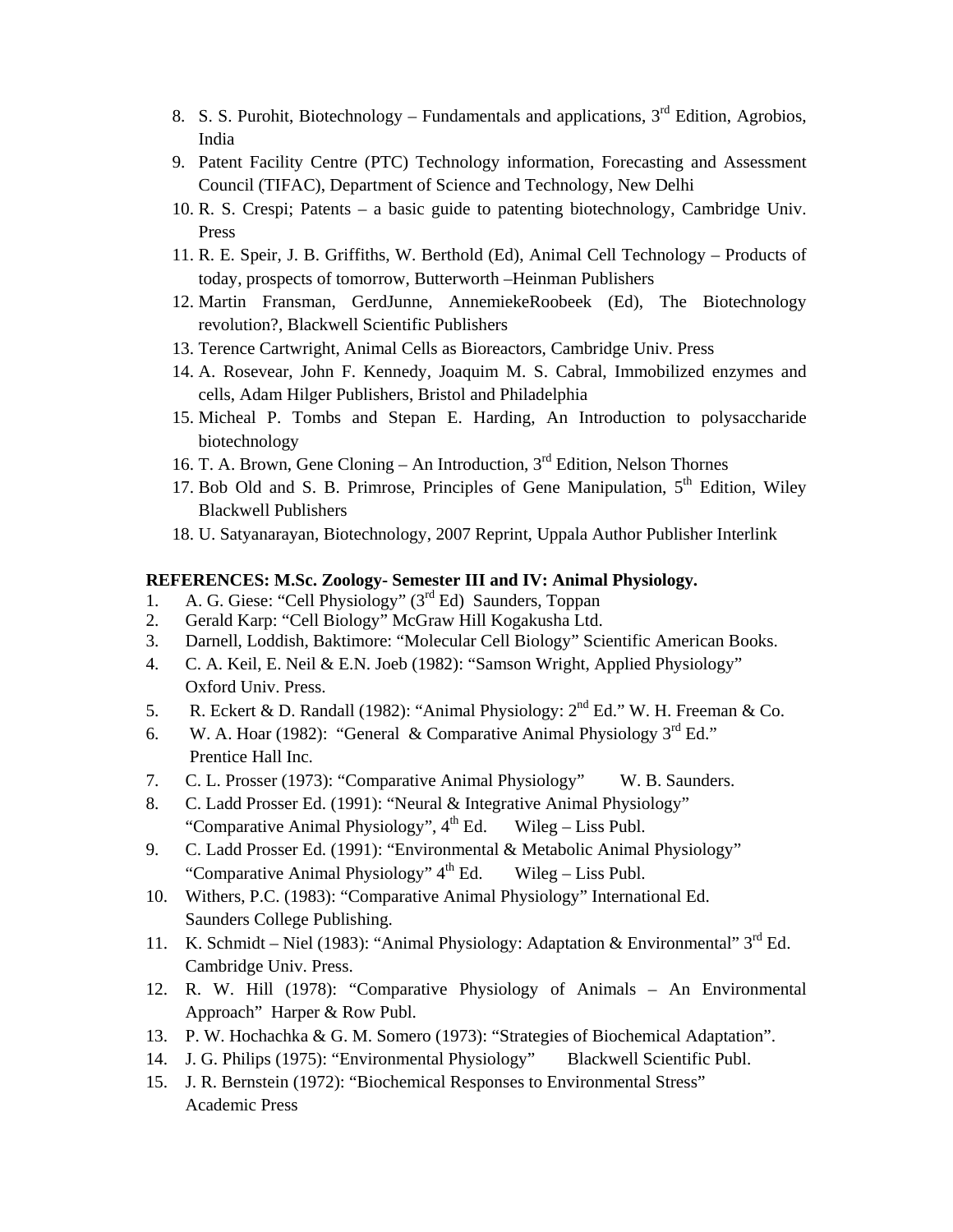- 16. Harold Harper: "Review of Physiology Chemistry" 4<sup>th</sup> Ed. Maruzen Asian Ed. Lang Medical Publ.
- 17. Richard Dawkins (1989): "Selfish Gene" Cambridge Univ. Press.
- 18. Leycock & Wise "Essential Endocrinology" 2<sup>nd</sup> Ed. ELBS. Oxford Univ. Press.
- 19. Introduction from Rac Silver & Karvey Feder: "Hormones & Reproduction Behaviour" Scientific Americal (Readings from) W. H. Freeman & Co.
- 20. Marie A. Moisio & Elmer W. Moisio: "Understanding Laboratory & Diagnostic Tests" (1998) Delmar Publishers
- 21. Sujit K. Chaudhuri: "Concise Medical Physiology"  $2<sup>nd</sup> Ed. (1993)$ New Central Book, Agency (P) Ltd., Calcutta
- 22. Thomas G. M. Schalkhammer (Ed.) Indian Reprint 2004: "Analytical Biotechnology Methods & Tools in Biosciences and Medicine Rajkamal Electric Press, Delhi
- 23. Praful B. Godkar (1994) Textbook of Medical Laboratory Technology Bhalani Publishing House, Bombay
- 24. Biswajit Mohanty & Sharbari Basu (2006): "Fundamentals of Practical Clinical Biochemistry" B. I. Publications (Pvt.) Ltd., New Delhi
- 25. G. P. Talwar & S. K. Gupta (Ed.) (1993): A Handbook of Practical and Clinical Immunology Vol. 2 Second Edition CBS Publishers & Distributors, New Delhi. ----------------------------------------------------X-------------------------------------------------------

#### **N.B :**

**I) It is pertinent to note that we have to adhere strictly to the directions as given in the UGC Circular F14-4/2006 (CPP-II).** 

#### **II) Apart from the institutional Animal Ethics Committee (IAEC) and any other Committee appointed by a Competent Authority/Body from time to time, every college should constitute the following Committees :**

- 1) A Committee for the Purpose of Care and Supervision of Experimental Animals (CPCSEA) and
- 2) A Dissection Monitoring Committee (DMC)

#### **Composition of DMC** shall be as follows :

- i) Head of the Concerned Department (Convener/Chairperson)
- ii) Two Senior Faculty Members of the concerned Department
- iii) One Faculty of related department from the same College
- IV) One or two members of related department from neighboring colleges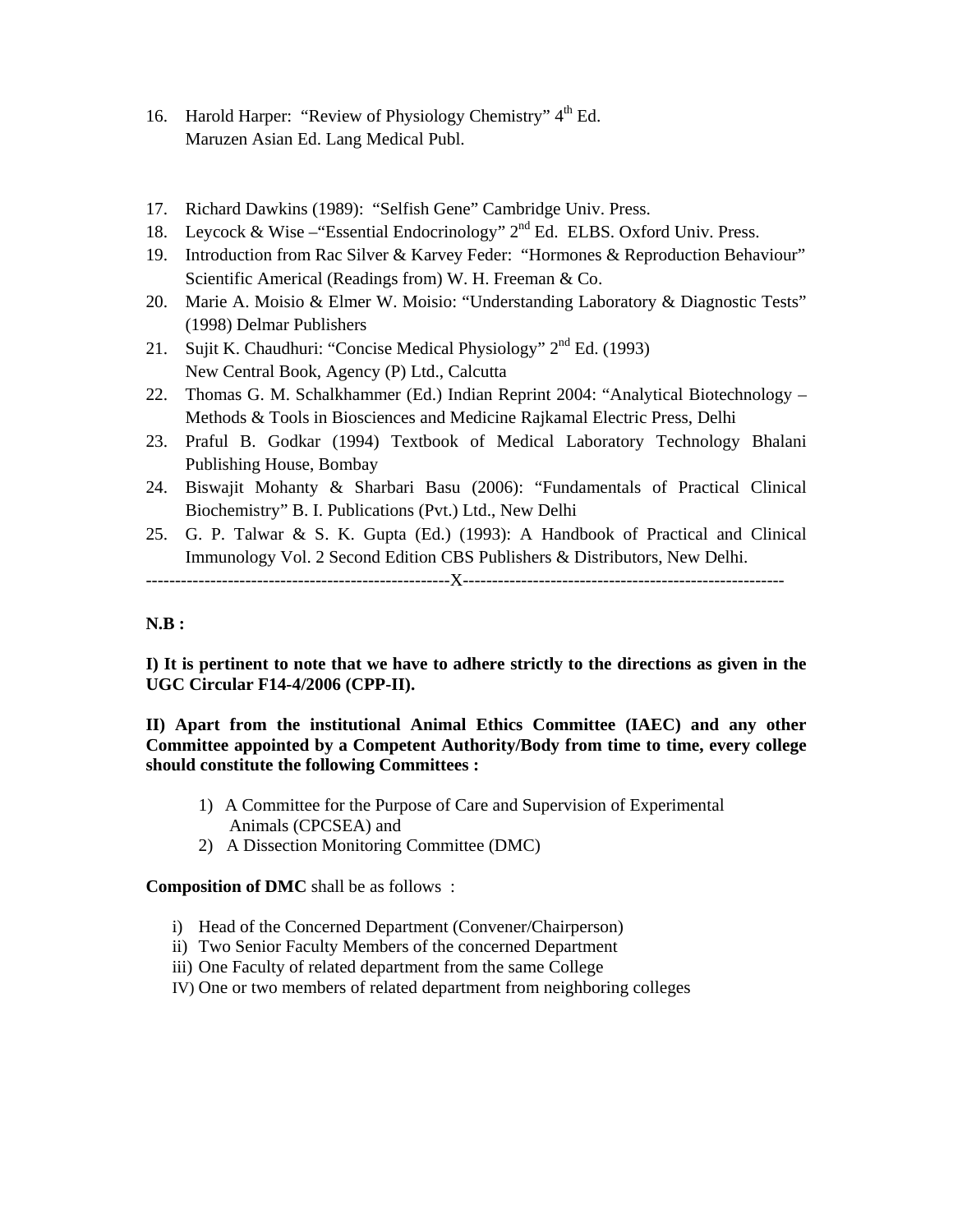#### **Practicals paper pattern**

#### **Semester III**

#### **Zoology- Biotechnology-Physiology**

#### **Course Code PSZOBT3P1**

Q1) Determination of viable cell count in the given culture of bacteria by dilution & spreading technique. (DAY 1) (25) MARKS

#### $\overline{OR}$

Q1) Using mini-prep method isolate plasmid DNA from the given strain of bacteria & show the purity of the isolate by performing agarose gel electrophoresis. (DAY 1) (25) **MARKS** 

Q2) To estimate the Demonstration of aseptic technique: Work place for aseptic handling, packing glassware (flasks, test tubes, pipettes, petridish) for sterilization, aseptic transfer of liquids (pipetting from flask to test tube. (DAY 2) (15) MARKS

| Q3) Viva     | (05) |
|--------------|------|
| <b>MARKS</b> |      |
| Q4) Journal  | (05) |
| <b>MARKS</b> |      |

#### **Practical Course Code PSZOBT3P2**

Q1) Preparation of LB agar plate, slant, butt & demonstration of streaking technique using bacterial culture to obtain isolated colonies. (DAY 1) (25) MARKS

Q2) Estimate number of bacteria in given culture of nephelometry. (DAY 2) (15) MARKS

| Q3) Viva     | (05) |
|--------------|------|
| <b>MARKS</b> |      |
| Q4) Journal  | (05) |
| <b>MARKS</b> |      |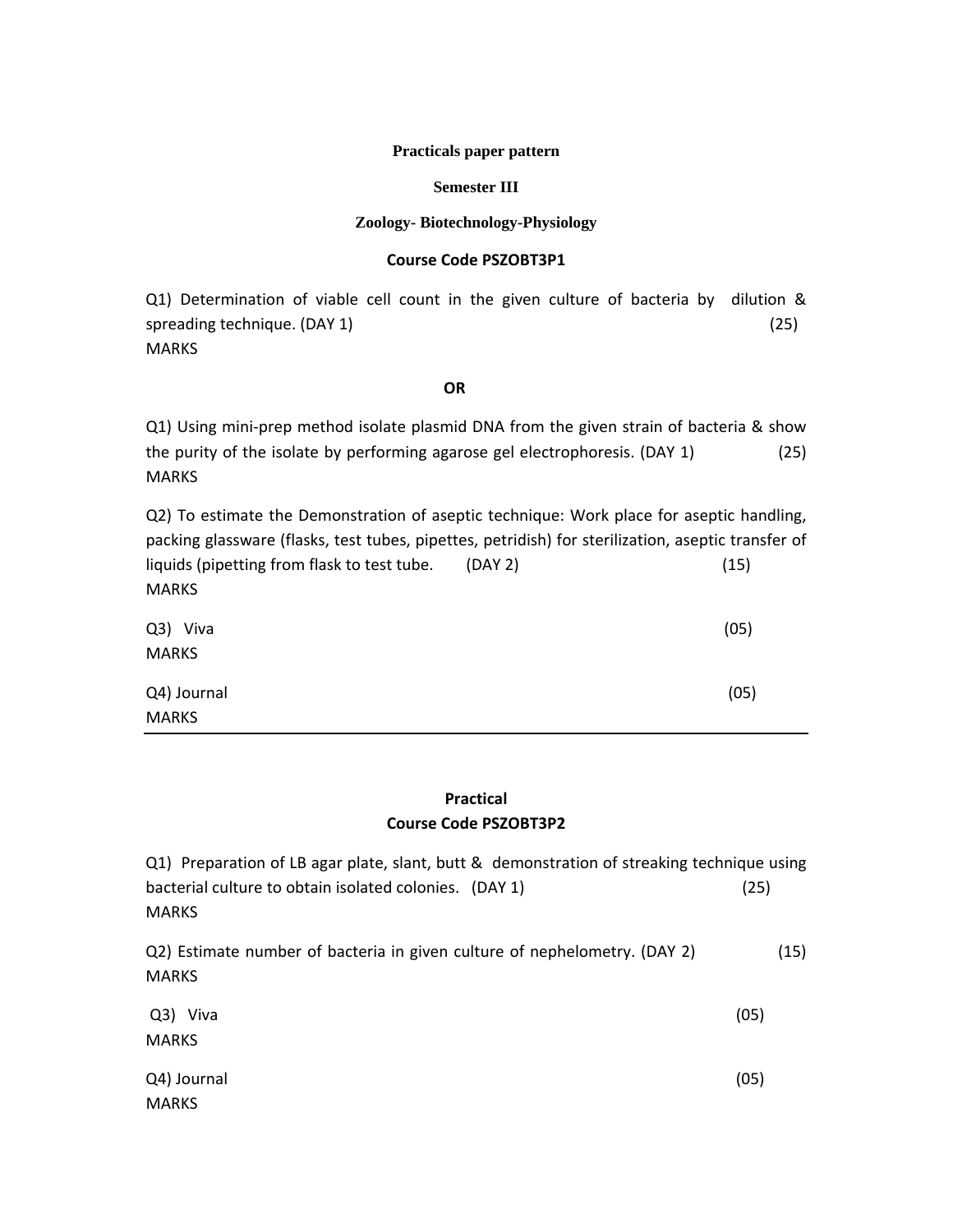#### **Q.1 Major Question: 25**

Prepare an extract of salivary gland/ stomatch/ intestine/ liver. Using this extract as an enzyme source, determine the activity of amylase/ trypsin/ pepsin/ lipase. Submit a report to the examiner.

#### **OR**

 Demonstrate the effect of pH/ temperature/ activator/ inhibitor on the activity of salivary amylase.

**OR** 

 Calculate and compare total RBC/ total WBC/ Differential WBC of any two animals (human/ goat /fish).

#### **Q.2 Minor Question: 15**

Determine the Km of given enzyme with the help of suitable graph.

#### **OR**

Demonstrate the effect of ATP and  $Mn^{++}/ATP$  and  $Mg^{++}/ATP$  and  $KCl/ATP$  and  $CaCl<sub>2</sub>$  and NaCl on glycerinated fiber. Submit a report.

**Q.3** Viva-voce **05** 

**Q.4** Journal **05** 

#### **Course Code: PSZOPHY3P4**

#### **Q.1 Major Question: 25**

Set up an experiment to demonstrate the effect of decreasing  $PO<sub>2</sub>$  on lactic acid content of the fish muscle. Compare it with control fish and submit the report**.**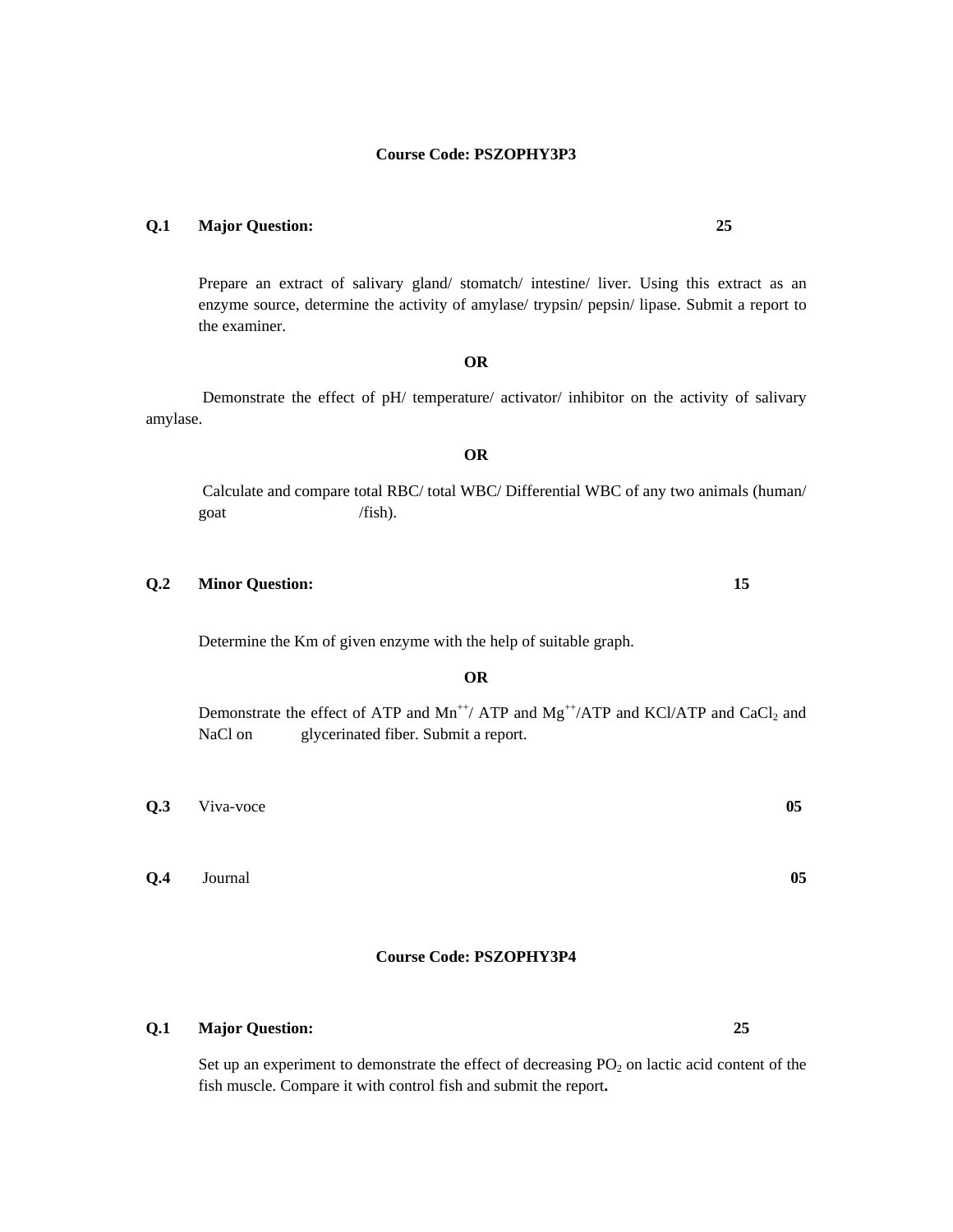Estimate the salt loss and salt gain in fish when it is transferred to salt free medium and natural medium.

Demonstrate the effect of different concentrations of sodium chloride on the diameter of RBCs and determine the isotonic concentration for the blood cells, with help of occulometer.

# **Q.2 Minor Question: 15**

Prepare a report from the given parameters of routine blood test. Interpret the result and submit the report.

Set up an experiment to demonstrate the effect of decreasing  $PO<sub>2</sub>$  of water on respiratory rate of fish by counting opercula movement and estimation of oxygen in water.

**Q.3** Viva-voce **05** 

**OR** 

**Q.4** Journal

**Course Code PSZOBT4P1**

**05** 

Q1) Demonstrate the effect of medium on growth curves of given microorganism, using enriched media. (DAY 1) (25) MARKS

Q1) Demonstrate the effect of medium on growth curves of given microorganism, using minimal media. (DAY 1) (25) MARKS Q2) Immobilize Yeast cells in calcium alginate, prepare beads & keep them overnight in activation medium (DAY 1) (15) MARKS Q3) Viva (05) MARKS Q4) Journal (05) MARKS

**OR** 

**OR** 

**OR**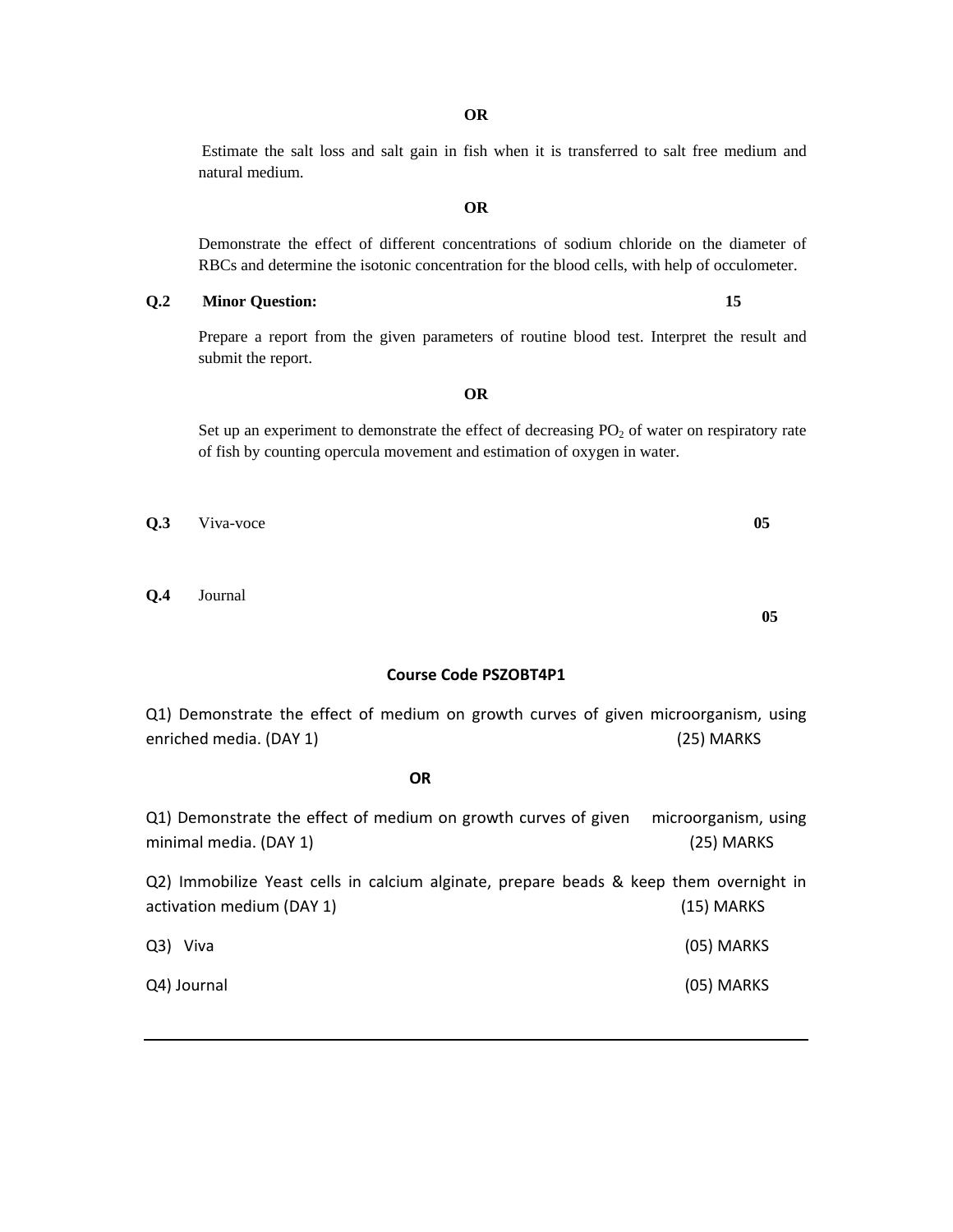#### **Practical Course Code PSZOBT4P2**

Q1) Prepare a bioreactor column to demonstrate Invertase activity in the bioreactor  $\text{column. (DAY 2)}$  (25) MARKS

Q2) Restriction-digest the given DNA sample & demonstrate the separation of fragments by performing agarose gel electrophoresis. Interpret the results by comparing with the standard digests provided. (DAY 2) (15) **MARKS** 

#### **OR**

Q2) Demonstrate the western blotting technique for the given sample of protein.

| (DAY 2)     | $(15)$ MARKS |
|-------------|--------------|
| Q3) Viva    | (05) MARKS   |
| Q4) Journal | (05) MARKS   |

#### **Course Code: PSZOPHY4P3**

#### **Q.1 Major Question: 25**

Demonstrate the effect of insulin/ glucagon on the blood sugar/ liver glycogen in the given rat/ mouse. Submit a report.

**OR** 

Estimate the content of urea/ uric acid/ creatinine/ bilirubin/ cholesterol from the given blood sample (any two).

#### **Q.2 Minor Question: 15**

 Demonstrate Ouchterlony technique to show immunodiffusion. Show the result to the examiner.

(Result to be observed on the subsequent day)